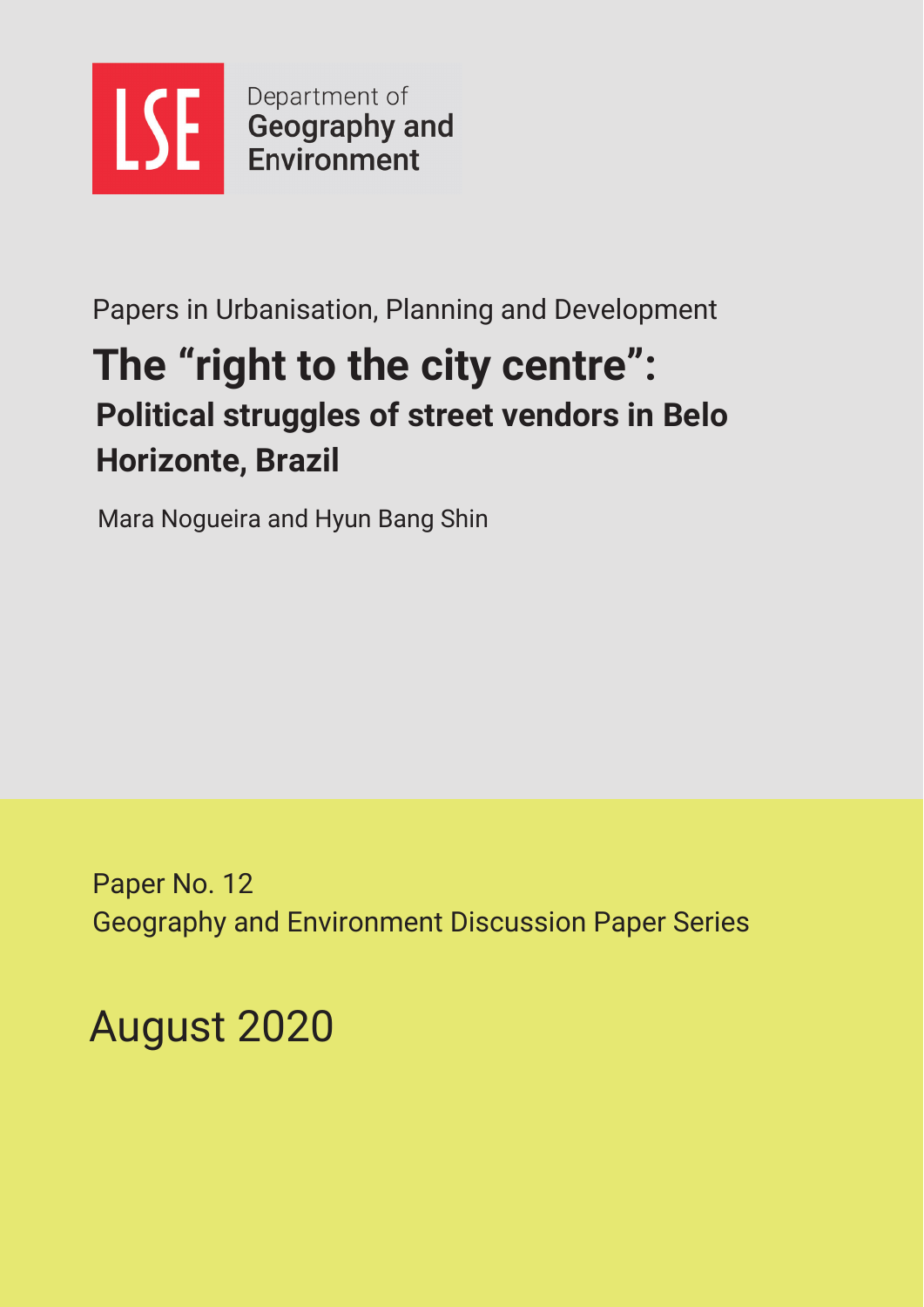# **Editorial Board**

# Professor Riccardo Crescenzi Professor Hyun Bang Shin Dr Charles Palmer

All views expressed in this paper are those of the author(s) and do not necessarily represent the views of the editors or LSE. The results presented in the paper are not peer-reviewed.

**Published by** Department of Geography and Environment London School of Economics and Political Science Houghton Street London **WC2A 2AF** 

geog.comms@lse.ac.uk www.lse.ac.uk/Geography-and-Environment

All rights reserved. No part of this publication may be reproduced, stored in a retrieval system or transmitted in any form or by any means without the prior permission in writing of the author(s) nor be issued to the public or circulated in any form other than that in which it is published. Requests for permission to reproduce any article or part of the Discussion Paper should be sent to the author(s) directly.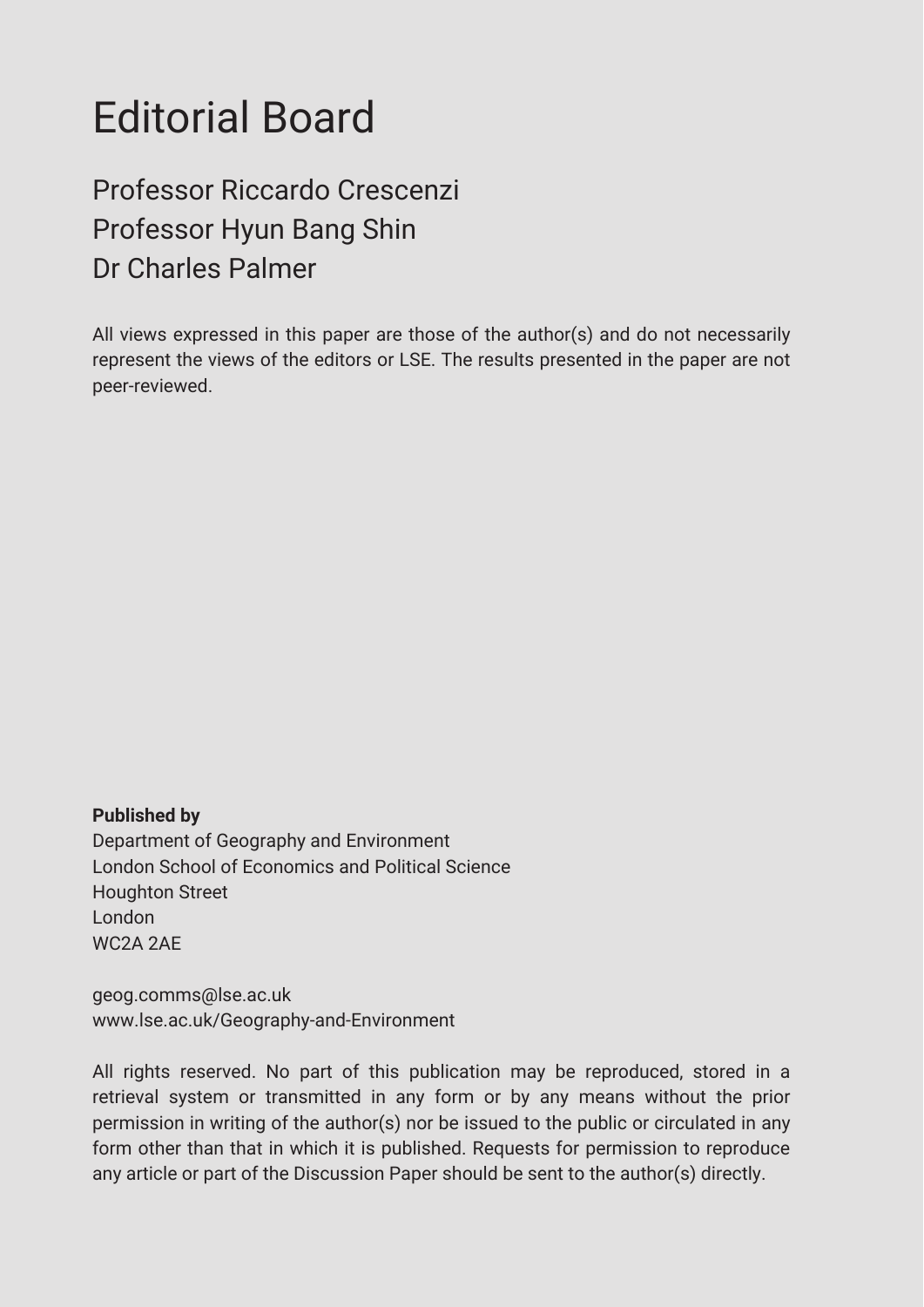# **The** "**right to the city centre":**

# **Political struggles of street vendors in Belo Horizonte, Brazil**

Mara Nogueira, Department of Geography, Birkbeck, University of London, 32 Tavistock Square, London WC1H 9EZ. E-mail: [m.nogueira@bbk.ac.uk](mailto:m.nogueira@bbk.ac.uk)

Hyun Bang Shin, Department of Geography and Environment, London School of Economics and Political Science, Houghton Street, London WC2A 2AE. E-mail: [h.b.shin@lse.ac.uk](mailto:h.b.shin@lse.ac.uk)

#### **Abstracts**

The paper aims to investigate the relations between work and urban space, focusing on the struggles of street vendors for the "right to the city centre" in Belo Horizonte, Brazil. We join critical debates on Brazil's internationally praised urban reform by focusing on informal workers. Beyond lacking the protection of labour laws, the "right to the city" (RttC) of such workers has been consistently denied through restrictive legislations and policies. In the context of the "crisis" of waged labour, we explore the increasing centrality of urban space for working-class political struggles. Looking at Belo Horizonte, the paper traces the relation between urban participatory democracy and the development of legal-institutional frameworks that restricted street vendors' access to urban space in the city. In the context of an urban revitalisation policy implemented in 2017, we then explore the use of legal frameworks to remove street vendors from public areas of the city and the resulting political resistance movement. The discussion focuses on the emergence of the Vicentão Occupation, a building squatted by homeless families and street vendors in conflict with the local state. Though this case, we explore the radical potential of contemporary articulations of Henri Lefebvre's framework emerging from the confluence of diverse local urban struggles for "the right to the city centre". Ultimately we argue for an understanding of the RttC as a process and a site of continual struggle whose terrain is shaped, but cannot be replaced by, legal frameworks that need to be constantly contested and evolving to reflect the shifting socio-spatial relations.

**Keywords**: the right to the city; popular economies; urban politics; crisis of labour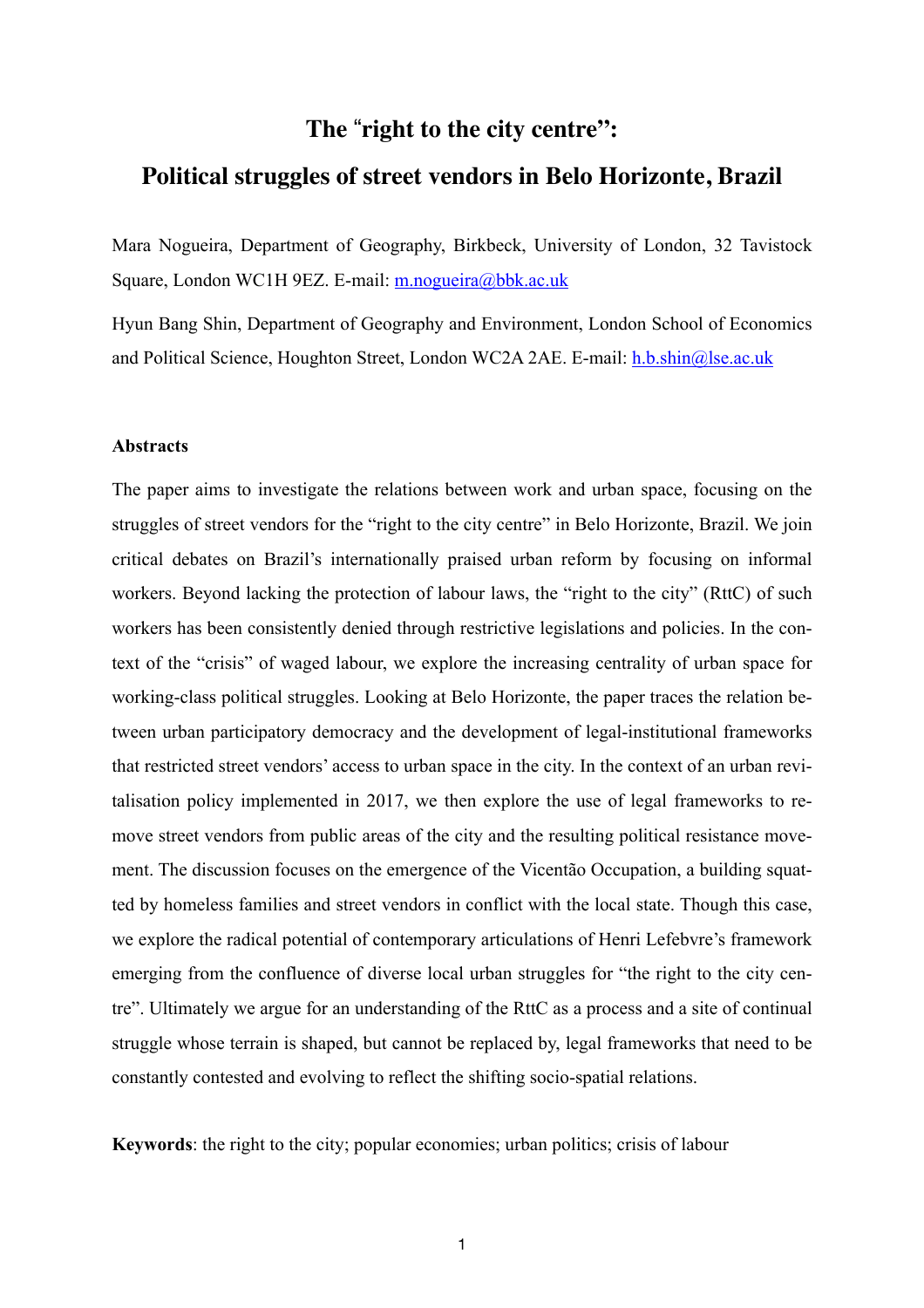## **Acknowledgements**

The authors would like to thank the local participants who have kindly shared their time and insight. Part of the paper was previously presented at the RC21 conference 'In and Beyond the City: Emerging Ontologies, Persistent Challenges and Hopeful Futures', Delhi, September 18 – 21, 2019. Any errors, the usual disclaimer applies.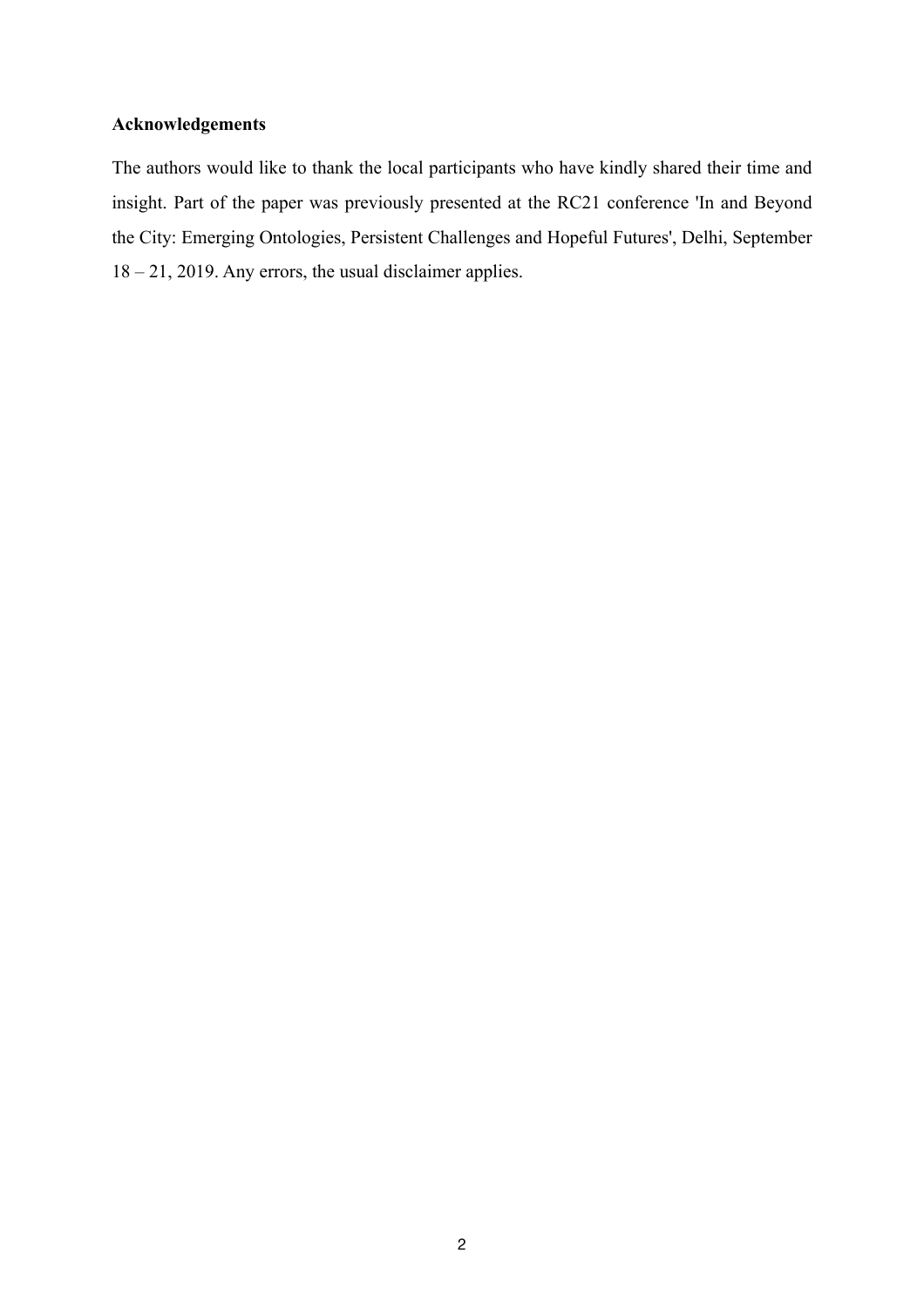#### **1. Introduction**

In May 2020, in the midst of the COVID-19 global pandemic, an online debate on "informal work" was organised by Intersindical, a Brazilian umbrella organisation that brings various unions together and promotes working-class political struggles. During the debate, social activists and street vendors presented and discussed the hardships experienced by informal workers whose daily survival has been seriously endangered during the pandemic. Jô Cavalcanti, who is a social activist and current state deputy in Pernambuco, pointed out that informal traders were the most harassed group of workers, disregarded by the country's constitution and persecuted by local authorities. She further added that "the majority of workers today are not in the factory" and that "the revolution of the working-class is happening on the streets today". As a street vendor herself, Cavalcanti was drawing attention to the political struggles of informal workers outside waged employment, whose livelihood depended on their economic life on the streets. This calls into question what it means to discuss "the right to the city centre" in urban Brazil that has been at the centre of international spotlight for its progress enactment of the right to the city as urban policy.

Beyond the lack of protection and recognition, street vendors – who, as self-employed people, officially constitute the informal sector in Brazil – are also denied rights to urban space through restrictive legislations and policies (Itikawa 2016). Indeed, they may belong to what Peter Marcuse (2009, 190) refers to as the "excluded" group, who remains "a part of the system, without the protections won by the working class for labour," but nevertheless existing at the margin of the system. In this paper, we look at the struggles of street vendors in the city of Belo Horizonte, Brazil, for the right to occupy urban space, interrogating how they relate to Lefebvre's right to the city concept in theory, policy and practice. We also focus on street vendors as a response to an emergent call among critical scholars for reorientation of research protocols beyond the normative telos of the "proper job" (Ferguson and Li 2018), which has increasingly become a rare commodity in the context of profound restructuring of global capitalism.

Written in late-1960s Paris, Lefebvre's "*Le droit a la ville*" denounces the usurpation of the city by (industrial) capitalism and the bureaucratic state, urging the working classes to take back the city, which is rightfully the product of their collective labour. More than fifty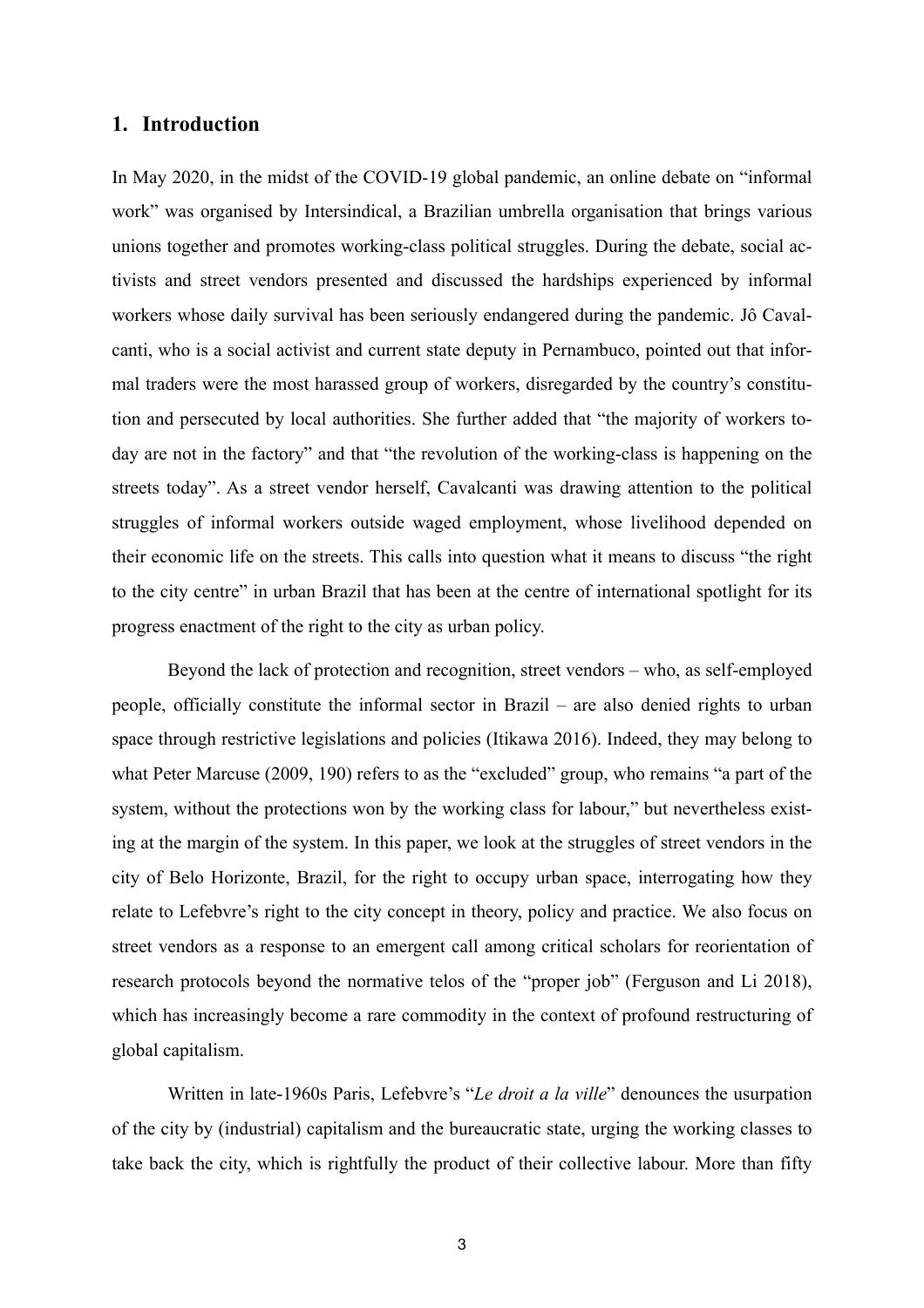years after its original publication, the "right to the city" (RttC) idea remains relevant in an urbanising world with widening disparities and exacerbating injustice. Since the early 2000s, it has gained popularity simultaneously as a theoretical framework, a policy agenda and a political claim (Purcell 2014). Those three different aspects are nonetheless entangled and both policy and political activism are influenced by theoretical developments and vice-versa. This article is positioned at this intersection. Focusing on the case of Brazil, it looks at how the RttC has travelled between academic, policy, and activist circles in the country in multiple directions.

The effectiveness of Brazil's internationally praised urban reform has been recently questioned by various scholars (Friendly 2013; Nogueira 2019b; Rolnik 2013). We join this debate by focusing on informal workers, a group that has been overlooked by theory, policy and political activism (Nogueira 2019a). We explore the connections between urban participatory democracy, the legal frameworks that curtail street vendors' access to urban space and their political struggles. By doing so, the paper aims at revealing the processual nature of the RttC and the consequential potentialities and limits to its institutionalisation. Contrary to the conventional wisdom that the institutionalisation of RttC would enhance the right of workers to urban space, we question to what extent urban participatory democracy has so far acted to constrain the RttC of those workers in the popular economy. In doing so, we attempt to explore the potential of new radical articulations of the RttC by examining how the RttC has been translated into legislation and interrogate the connection between laws and emancipatory struggles for rights (Attoh 2011). Our enquiry would help inform wider social movements of what tradeoffs are potentially involved in institutionalising rights in a society dominated by inequality and conflict (Shin, 2018).

In this paper, we adopt a case study approach, focusing on Belo Horizonte, capital of Minas Gerais state. We trace the relation between urban participatory democracy and the development of legal-institutional frameworks that restricted street vendors' access to urban space in the city. More specifically, in the context of an urban revitalisation policy implemented in 2017, we explore the use of legal frameworks to remove street vendors from public areas of the city and their political resistance movement. Focusing on the emergence of the Vicentão Occupation, a building squatted by homeless families and street vendors in conflict with the local state, we explore the potentialities of new radical articulations of the RttC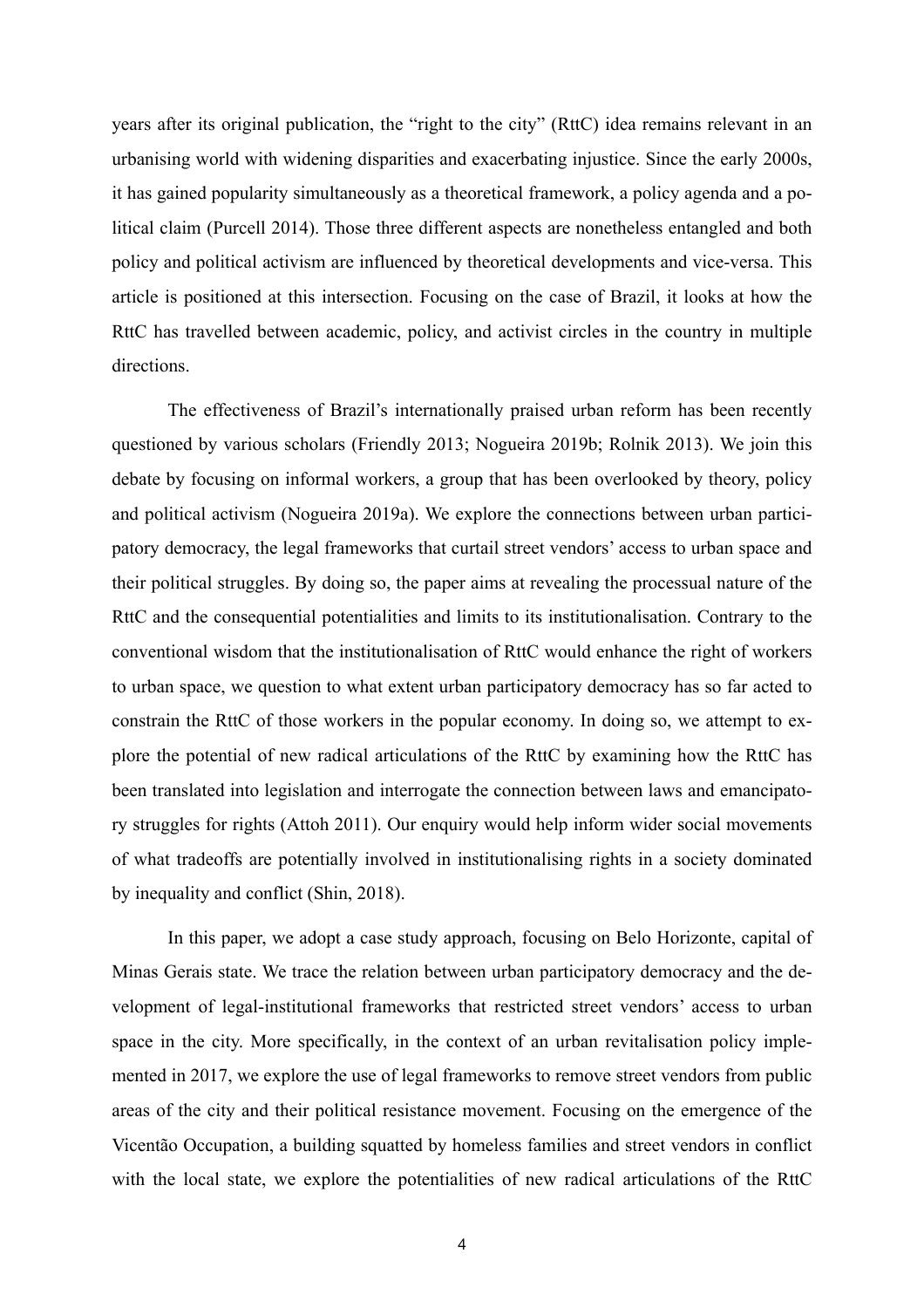emerging from (re)insurgency. Methodologically, the paper is the result of a long-term engagement with the city of Belo Horizonte developed through various fieldwork visits between 2014 and 2019. The analysis builds on qualitative data (interviews and field notes) and archival materials gathered between 2018 and 2019 through multiple interactions with street vendors, social activists and state agents in the city.

The rest of this paper consists of five sections. In the second section, we review academic debates on the RttC, focusing on the discussion of the relationship between Lefebvre's revolutionary concept and the liberal rights framework. We also discuss the incorporation of this framework into Brazil's urban policy. Section three introduces the city of Belo Horizonte, exploring the local trajectory in urban participatory democracy. Section four presents the case of the Vicentão Occupation, exploring how the confluence of multiple urban struggles in that space contributed to the creation of a collective identity among street vendors in the city of Belo Horizonte. Finally, section five presents the concluding reflections. Building on the analysis, we advocate an understanding of the RttC as a process and a site of continual struggle whose terrain is shaped, but cannot be replaced by, legal frameworks that need to be constantly contested and evolving to reflect the shifting socio-spatial relations.

# **2. The right to the city: theory, policy and practice**

#### **2.1. The right to the city and legal frameworks**

In his 1968 publication, *Le Droit à la ville*, Lefebvre described the process through which an urban society presided over industrial capitalism that commodified the urban and introduced the notion of the "right to the city" (RttC) (Lefebvre 1996; Purcell 2014). The RttC is related to arguments developed in Lefebvre's 1970 publication, *La Révolution urbaine*, which explores the relationship between industrial capitalism and the production of urban space. Lefebvre (2003) argued that the creation of surplus value that enables the reproduction of capital was then increasingly associated with urban processes such as construction and real estate speculation in times of accumulation crisis. Capitalism was no longer only *organising the production in space* but rather progressively relying on *the production of space* to endure. Central to Lefebvre's thinking is the street, the stage of urban living where encounter and spontaneity foster the potential for de-alienation of urban life. In this sense, he was also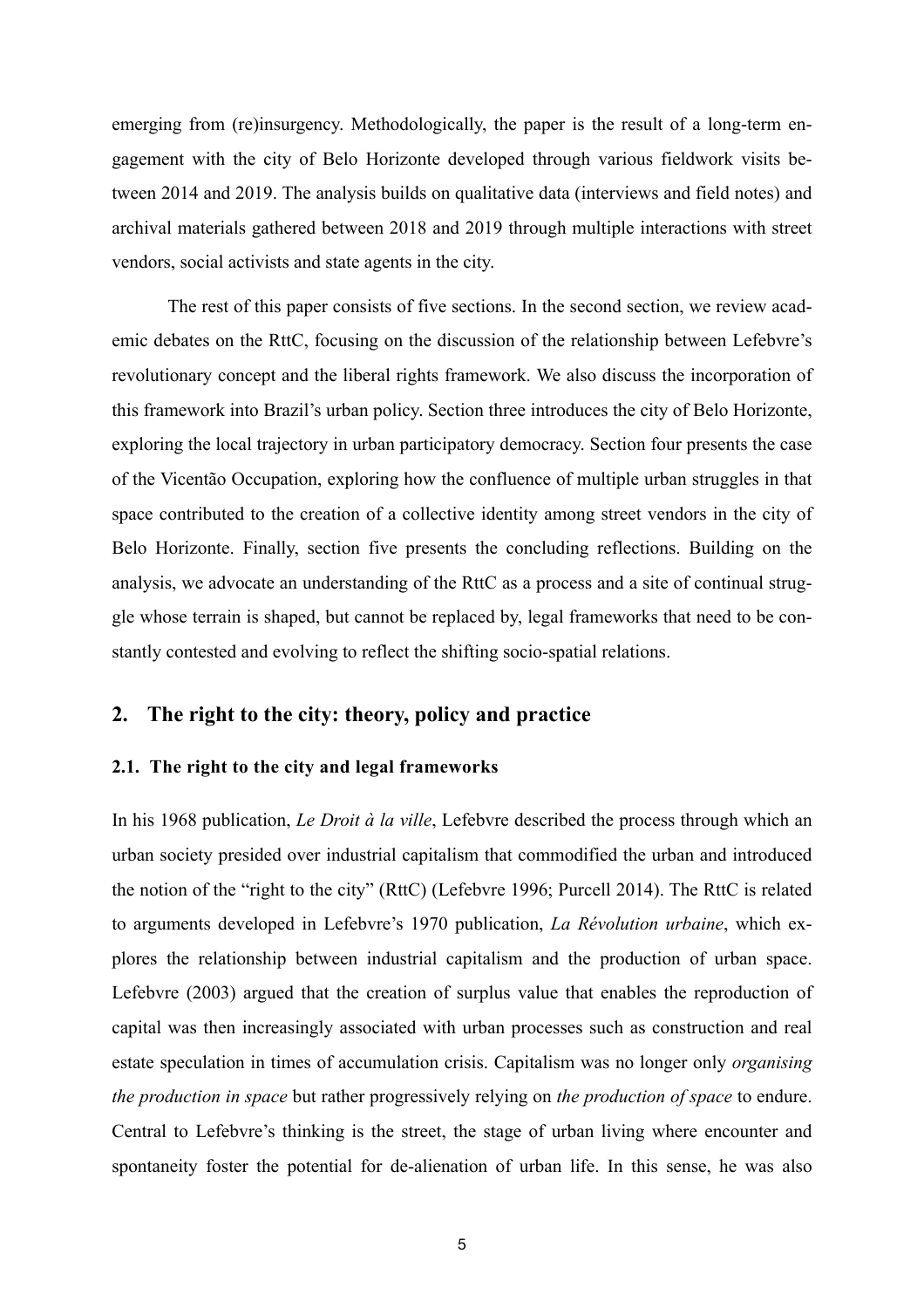deeply critical of a certain type of rational urban planning that attempts to compartmentalise human activity through zoning instruments, seeking to organise society and imposing a bureaucratic form that despoils everyday life of its creative potential (Lefebvre 1996; Merrifield 2002). The RttC is thus presented in association with the right to difference, "as a means of challenging the controlling forces of homogenization, fragmentation and uneven development imposed by the state, the market and the bureaucracy" (Friendly 2013, 60). It is "like a cry and a demand" (Lefebvre 1996, 158) for the re-taking of urban space by the working class whose labour and social practices produce the city. It is not a right to return to a city in the past but rather a right to a radically different urban future (Merrifield, 2002).

As urbanisation continues to rapidly unfold and transform societies around the globe, his revolutionary concept gains new momentum in the 21<sup>st</sup> century (Kuymulu 2013; Rolnik 2014). The RttC is mobilised by critical urban scholars, activists and communities under existential threats to denounce profit-oriented urban governance regimes (Brenner, Marcuse, and Mayer 2009) that engender displacement and gentrification (Lees, Shin, and López-Morales 2016), reducing adequate access to resources, infrastructure and appropriate housing (Marcuse 2008) while leading to growing episodes of urban protest and insurgency (Shin 2018). The concept is also popular in practice, as social movements increasingly learn to express political struggles for urban justice using the RttC language, popularising the idea and generating further academic debates (Mayer 2012). Moreover, international organisations such as UN-HABITAT, UNDP and UNESCO have also absorbed the RttC agenda into the human rights framework, promoting a pragmatic version of Lefebvre's idea (Kuymulu, 2013). As the concept continuously travels between theory, policy and practice and gets deployed in various geographies, the RttC acquires new meanings that stretch far beyond its original formulation.

Although articulated as a right, the RttC is not developed by Lefebvre in juridical terms (Fernandes 1995). As noted by Rolnik (2014, 294), there is "no agreement on the elements that constitute the right to the city: if it should be treated as a political horizon for emancipation or as a moral, individual, collective, social or human right that should be integrated into public policies and be implemented by governments". According to Attoh (2011, 674), Lefebvre offers no clarity as to what type of right the RttC is and the growing scholarship on the topic fails to address this problem, advocating instead for a "radical openness". For Marcuse (2009, 193), for instance, it is "the right to a totality, a complexity, in which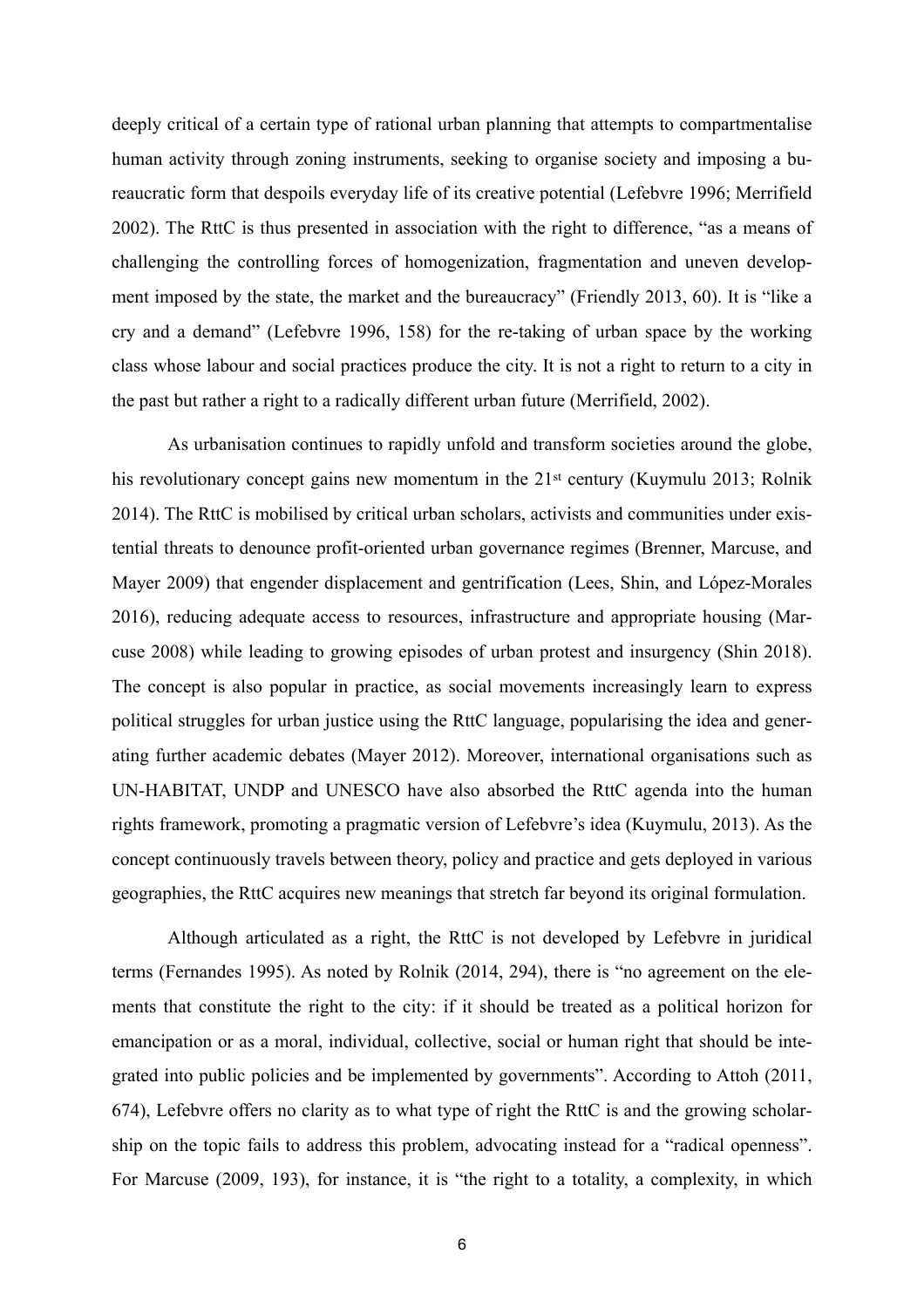each of the parts is part of a single whole to which the right is demanded". Within such totality, however, one might find rights that are not compatible and the literature tends to overlook how potential conflicts between equally valued rights should be approached (Attoh, 2011).

Other critical scholars have pointed out that the RttC should not be understood within the limits of the liberal capitalist tradition (Harvey 2008; Purcell 2014). Purcell (2014) notes that within liberal democracies, political actions are often imagined as struggles for securing rights that would be guaranteed by the state. Such actions are often concerned with redistributive justice. For Lefebvre, however, the RttC is not "an incremental addition to existing liberal-democratic rights," but rather a political programme aimed at securing the control of spatial production by citizens and a radical struggle "to move *beyond* both the state and capitalism" (Purcell 2014, 142; original emphasis). In such formulations, one can identify a certain dismissive engagement with the law and legal discourse, interpreted monolithically as languages of authority through which the power of the bourgeois state is enacted (Fernandes, 1995; Marston, 2004). Nevertheless, as pointed out by De Souza (2006, 339), emancipatory social movements often engage successfully with the state and the law in multiple ways: "sometimes *together with* the local state apparatus, sometimes *despite* the state, sometimes *against* the state" (original emphasis).

Different studies have demonstrated how legal discourses and strategies are also employed by those challenging the state (Holston 2008; O'Brien 1996). Holston (2008) has shown how the urban poor became proficient in the language of the state, learning how to use Brazil's "misrule of law" in their favour in order to claim for rights, expanding citizenship and transforming the state in the process. The use of the language of the state echoes the practices of Chinese villagers exercising the rightful resistance deployed as a popular strategy to capture 'rightful claims' using the language of 'authorities and established values' (O'Brien, 1996).

Apart from being the language of state power (Marston, 2004), the law can also be deployed by those resisting, challenging and seeking radial transformation (de Sousa Santos and Carlet 2009). In the context of fighting against gentrification in London, Hubbard and Lees (2018) demonstrate how legal precedents of securing a win in tenants' fight against eviction would produce positive impacts on tenants' on-going struggles by locating and ex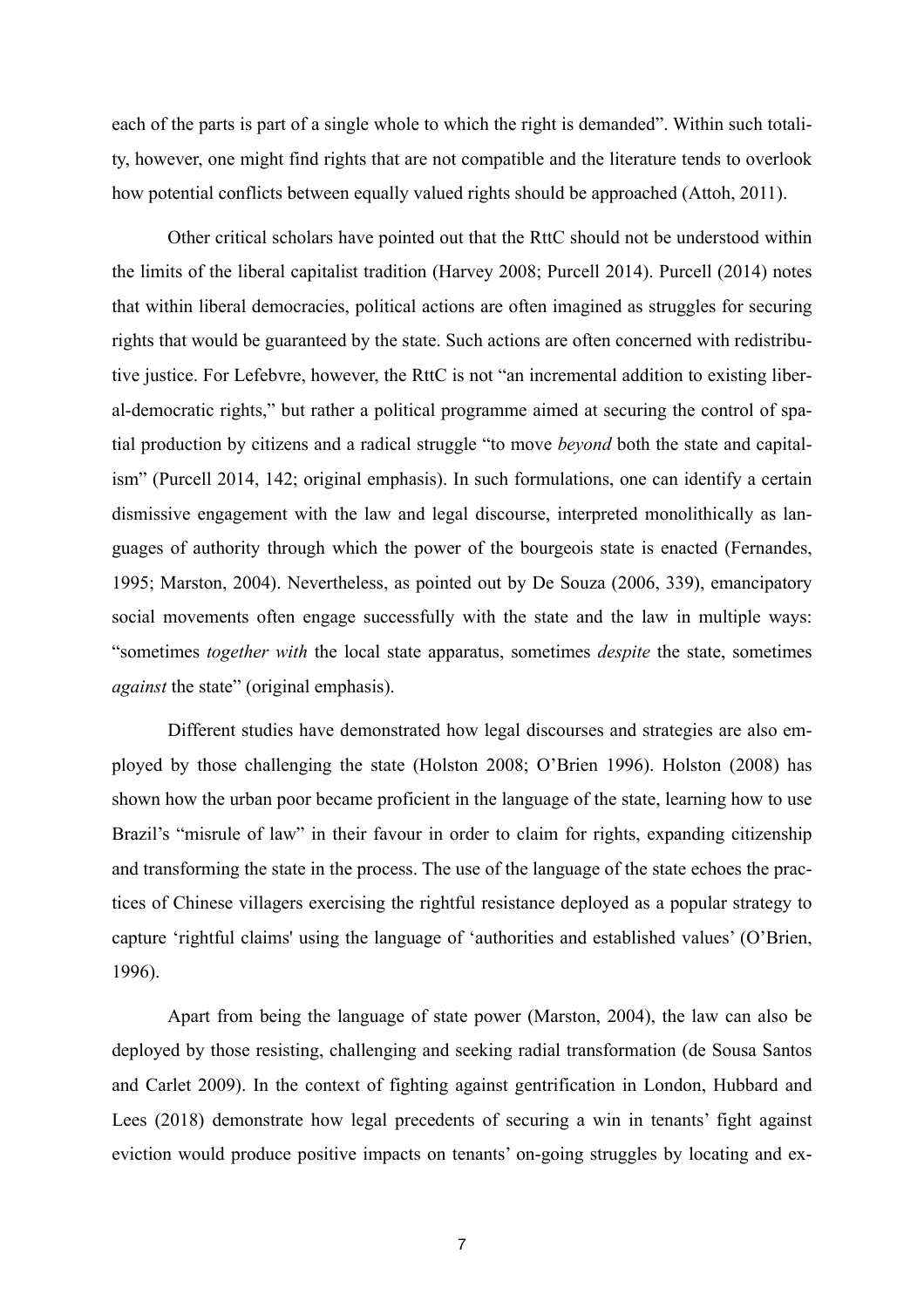ploiting 'soft spots'. As we will demonstrate, the creation of progressive legal frameworks in Brazil did not guarantee rights, but created new arenas for struggles, calling for the need of retaining continuous popular struggles to reflect 'the cry and the demand' (c.f., Lefebvre 1996, 158) of those whose rights are yet to be encompassed by the previous round of legal innovation.

#### **2.2. The right to the city and participatory urban democracy in Brazil**

Situating the RttC in urban Brazil requires a brief history of how the country's model of urban policy has evolved as a result of situated socio-political struggles. In the late 1980s, redemocratisation of the country inaugurated a period of intense experimentation with participatory urban policy in various cities. In 2001, many of those initiatives were institutionalised in the federal law known as the City Statute, a move that clearly goes against the conventional understanding of how legal innovations are often used to undermine the rights of survival among the marginalised and disadvantaged (Mitchell and Heynen 2009). As opposed to the 'annihilation of space by law' (Mitchell 1997), the City Statute (CS) is intended to re-appropriate the urban space for its democratic use. It was the result of more than 10 years of political debates involving different sectors of the civil society, including academics and social activists. Praised widely as an innovative and progressive urban law (Fernandes 2007), the CS was largely inspired by Lefebvre's political-philosophical framework (Huchzermeyer 2015) and it embraces the RttC, which is codified legally as "the combination of the principles of the social function of property and of the city and the democratic management of cities" (Friendly 2013, 158).

Since the enactment of the CS, many have explored how the entanglement of democratisation and neoliberalism have limited its success in terms of actually engendering the urban poor's RttC (Caldeira and Holston 2015; Rolnik 2013). For Klink and Denaldi (2016, 404), "the disappointing results of 'really existing' Brazilian urban reform" relate to a shift from an initial radical rights-based agenda to a professionalized practice of urban reform embedded in the state. There is evidence showing how progressive instruments of the CS have been appropriated by profit-oriented coalitions in various contexts (Rolnik and Santoro 2013), although more positive accounts are not unheard of (see Klink and Denaldi 2016).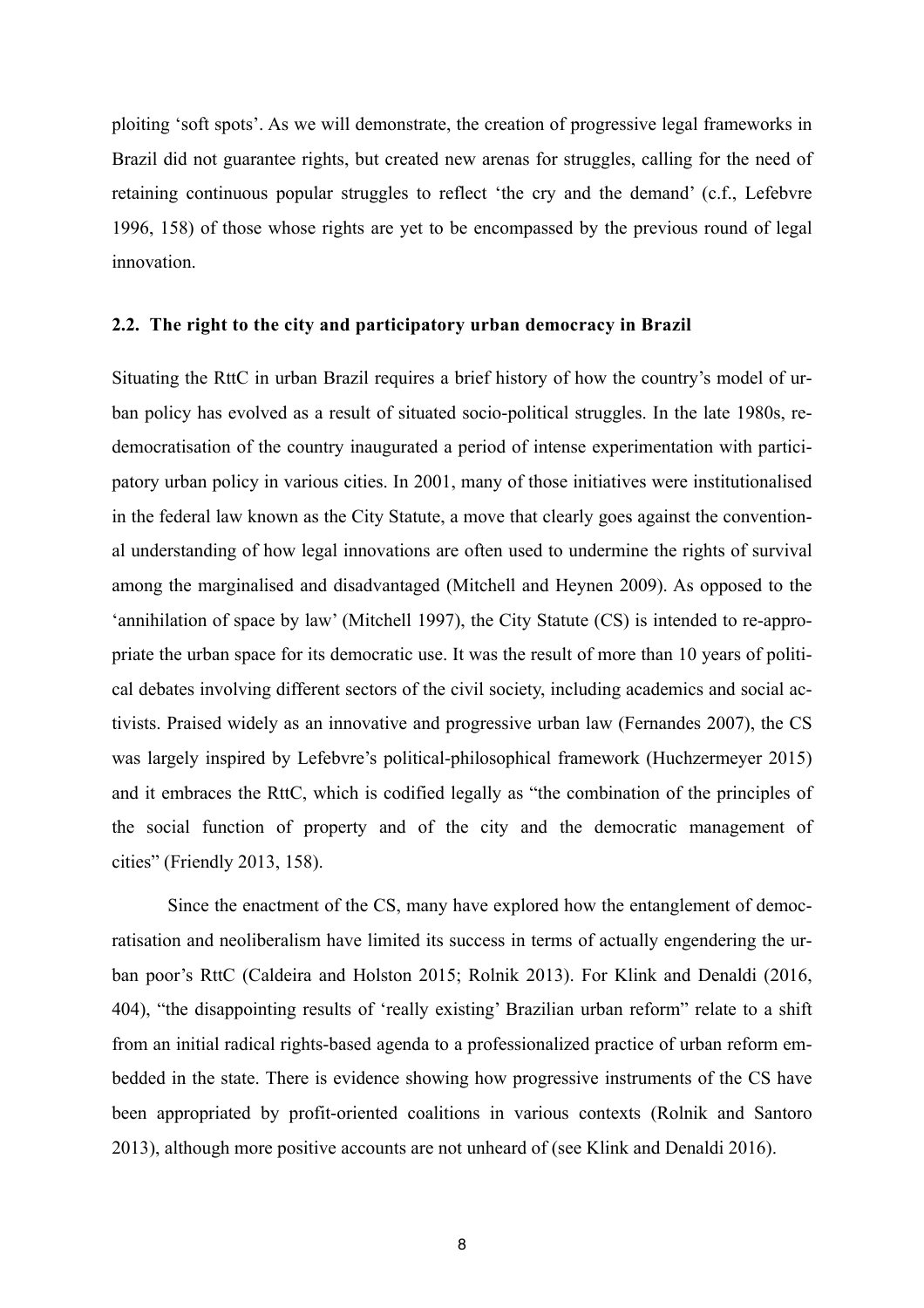In a number of cities, new "invited spaces" (Cornwall 2004) were created, such as urban participatory councils and city conferences, expanding opportunities for civil society engagement with the new urban policy but producing heterogenous impacts on populations. Citizen participation is often organised around class-based groups, unevenly empowered to affect final policy outcomes as shown for the case of São Palo (Caldeira and Holston 2015) and Belo Horizonte (Nogueira 2019b). These cases can be located within the wider criticisms to the RttC literature and its blindness to such categories as gender, race and class, which influence the capacity of citizens to participate equally in democratic urban governance (Beebeejaun 2017). This aspect will be further developed in this paper as we consider the relationship between the Brazilian urban reform and the RttC of street vendors.

#### **2.3. Labour and urban space: the missing link**

In Brazil, progressive juridical frameworks did not guarantee the right to housing but social movements are often able to successfully challenge evictions - or, at least, negotiate legally entitled compensations - by tactically using the judiciary as an arena for confrontation (Zhang 2020). In contrast, informal street vendors face not only the lack of institutional support but also restrictive legislations that criminalise their work and constrain their access to urban space (Nogueira 2019a). Although urban livelihoods often presuppose access to urban space, this aspect has been mostly ignored by urban policies in Brazil and elsewhere (Schindler 2014; Brown 2015).

Recently, revitalisation and renewal policies have sought to reshape urban spaces around the world in order to attract global capital (Lees, Shin, and López-Morales 2016). From Mumbai and Durban to Mexico City, São Paulo and Quito, these policies often result in the removal of street vendors from targeted areas (Crossa 2009; Itikawa 2016; Swanson 2007). Such unwanted populations are criminalised by the urban authorities who use the language of informality as strategic discourses to legitimise restrictive policies (Crossa, 2016). Analysing the brutal eviction of traders from the inner streets of Johannesburg, Bénit-Gbaffou (2016, 1102) observes that the majority of displaced workers were not politically organised. Traders were not accustomed to making collective claims employing the language of "rights" and were rather "used to adopting a politics of invisibility, of everyday arrangements and constant mobility". Such tactics allow for situated ephemeral arrangements that are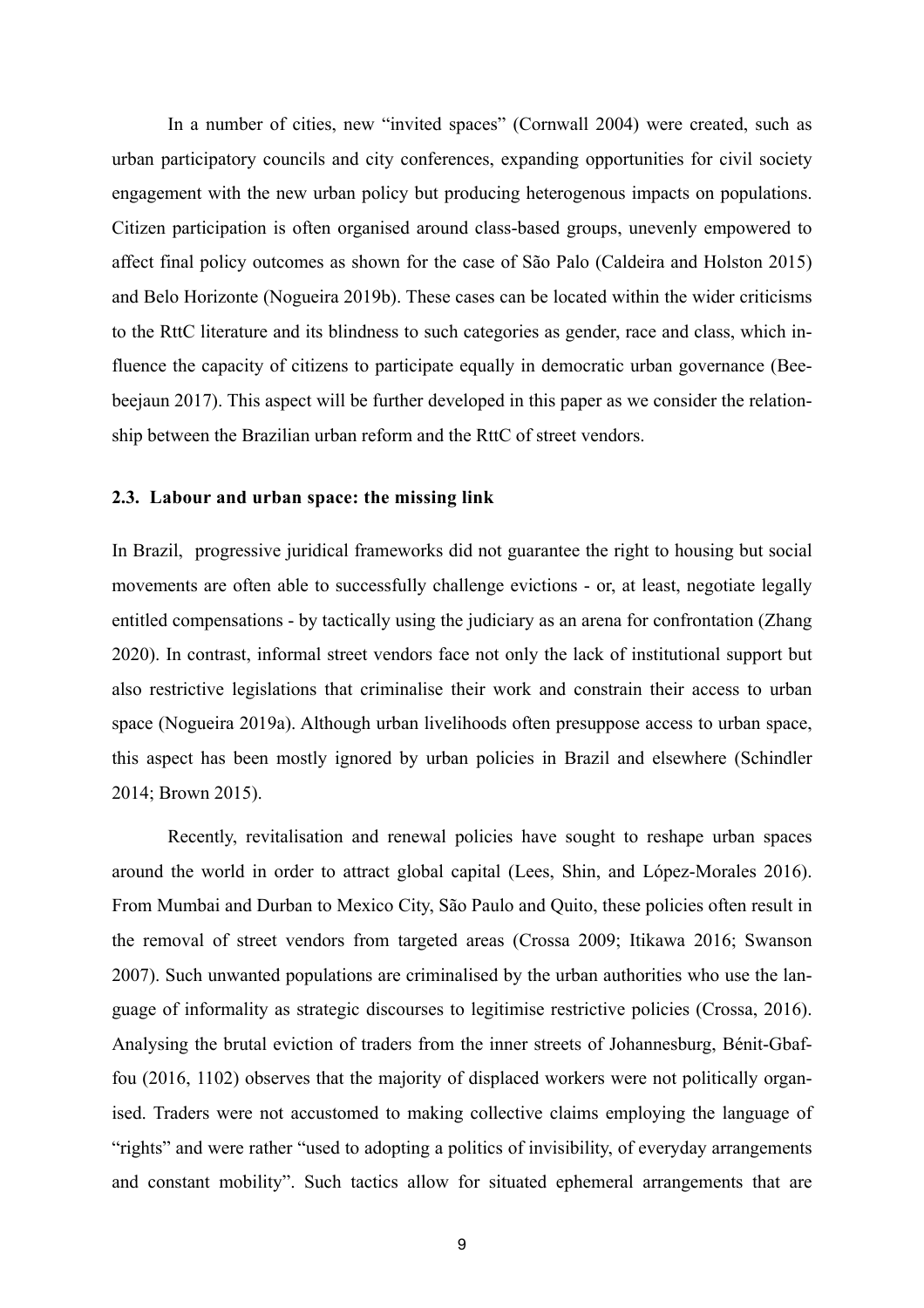aimed at guaranteeing immediate impromptu access to space rather than securing rights to space. Relegated by traditional unions, the political action of informal workers, such as street vendors, has just recently started to gain more scholarly attention in the context of the global crisis of waged labour (Breman and van der Linden 2014).

In Western countries where the welfare state has been more fully institutionalised, access to full citizenship has been traditionally mediated by the state-sponsored capital-labour relationship. However, the recent restructuring of global capitalist production and a series of economic crisis have continuously dismantled existing capital-labour relationships (Harvey 2004), imposing serious risks to the sustainability of extant welfare systems (Goul Andersen and Jensen 2002). As flexibility and precariousness become widespread features, dualistic theorisations of formal/informal are increasingly unhelpful to understand the dynamics of the labour market (Telles, 2015). Similarly, classical understandings of the working class and of worker's collective action centred on "formal" employment and trade unionism are being questioned. Facing insecurity and precarious conditions, people increasingly negotiate with flexible arrangement between formal and informal jobs. Some scholars have thus suggested the need to move beyond "informality" as an analytical lenses, reviving the concept of "popular economies" (Coraggio, 1989) to refer to "the variegated, promiscuous forms of organising the production of things, their repair, distribution, use, as well as the provision of social reproduction services that simultaneous fall inside and outside the ambit of formal capitalist production" (Simone 2019, 618).

Particularly in Southern contexts where formalisation was never the norm, it is necessary to avoid dystopian views of precariousness and re-orient research towards examining the potentialities and limits of the political organisation of "unstable" work (Lago 2011). This paper is, therefore, concerned with the collective action in the popular economy for the right to work on the street as vendors. Contrary to "traditional" working class politics, their collective actions manifest a desire for inclusion that do not fit modern accounts of "formality". Such claims also foreground the street, emphasising the role of urban space not only as a site of capital accumulation but also the stage where a redefined working-class politics are structured and the means through which the right to work is realised. In paying attention to the political struggles of street vendors to guarantee the "right to the city centre", this paper inter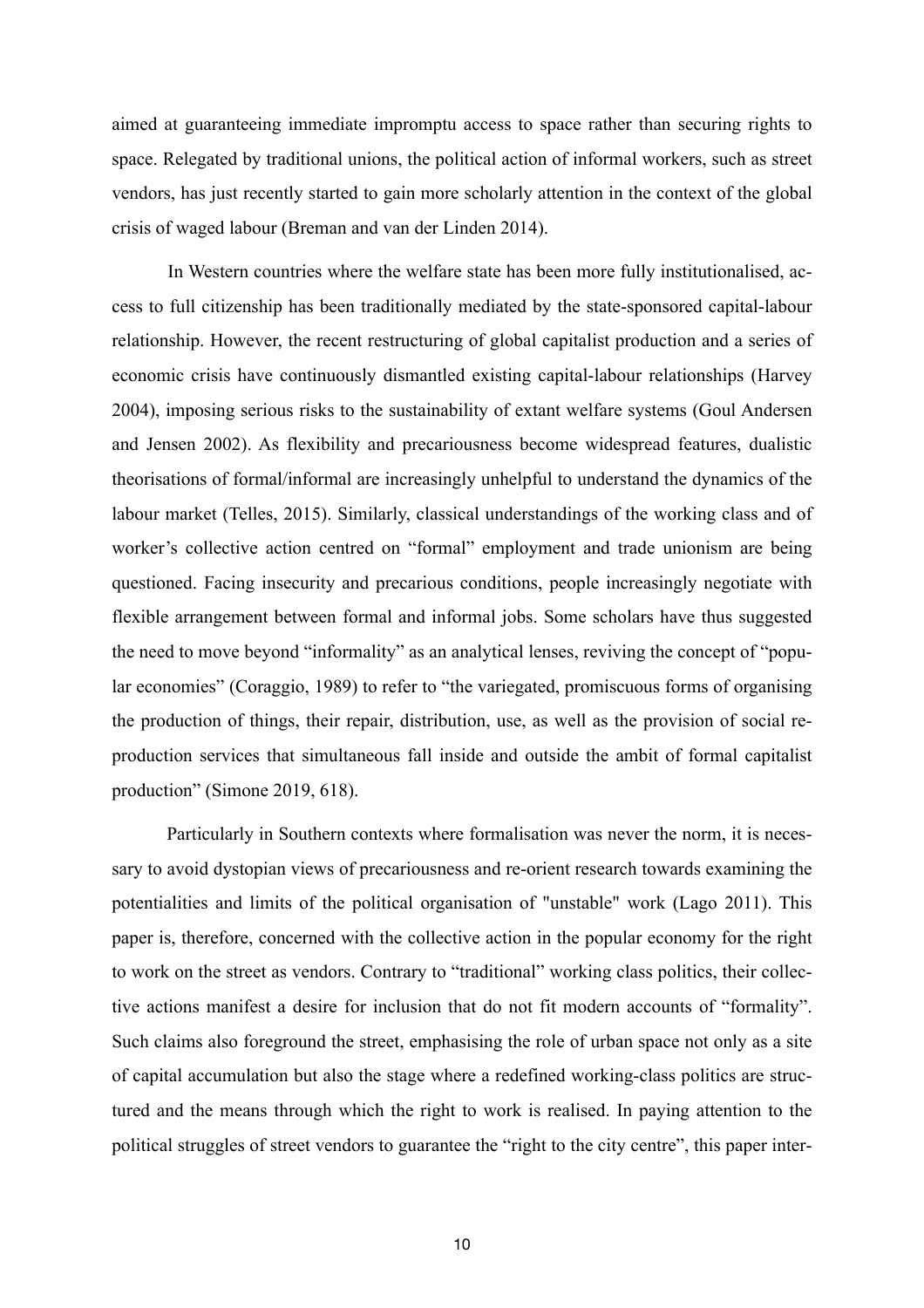rogates how their efforts stand in relation to Lefebvre's radical agenda and also disrupt the institutionalisation of the RttC.

# **3. Participatory urban democracy and the popular economy in Belo Horizonte, Brazil**

On 25 February 1999, Belo Horizonte's 1st Municipal Conference on Urban Policy was inaugurated. The Conference was mandated by the municipal law No.7.165 that instituted and regulated the city's *Plano Diretor* (Master Plan). This regulatory framework marked a rupture with the functionalist zoning model hitherto in place, instituting and regulating several instruments that would later become federalised in the CS. An early draft of the bill stated that the master plan should guarantee "everyone's right to the city and the full exercise of citizenship" (Lage 2008, 33). Although the RttC was not included in the final version, this demonstrates the influence of Lefebvre's conceptualisation on its formulation.

The conference was a pioneering experience in the country, gathering more than 700 participants and 125 representatives of various sectors of the civil society (COMPUR 2000). The final report, which compiles resolutions and recommendations to the local government, explicitly mentioned the "popular economy" on several occasions. The analysis of the document reveals that formalisation policies and the creation of formal jobs were the solutions envisaged to "demarginalise" the informal economy, which had grown considerably in the 1980s and 1990s. Such growth was visible in the central area of Belo Horizonte, where an increasing number of street vendors were often in conflict with shop keepers and everyday users of urban space (Zambelli 2006). In the early 1990s, the municipal government attempted to regulate the informal commerce, promoting the registration of vendors and capping their numbers. This measure created a new conflict between licensed *camelôs* working in tents, selling authorised products and operating in specifically designated areas, and the nonlicensed vendors, known as *toreros*. By the early 2000s, there was increasing pressure for a more vigorous approach coming from the local chamber of commerce, local media outlets and parts of the local population (Carrieri and Murta 2011).

In this context, the 2nd Municipal Conference on Urban Policy took place between 2001 and 2002. Contrary to the first conference, there was no reference to the "popular economy" in the final report but several mentions to "frequent debates and conflicts" caused by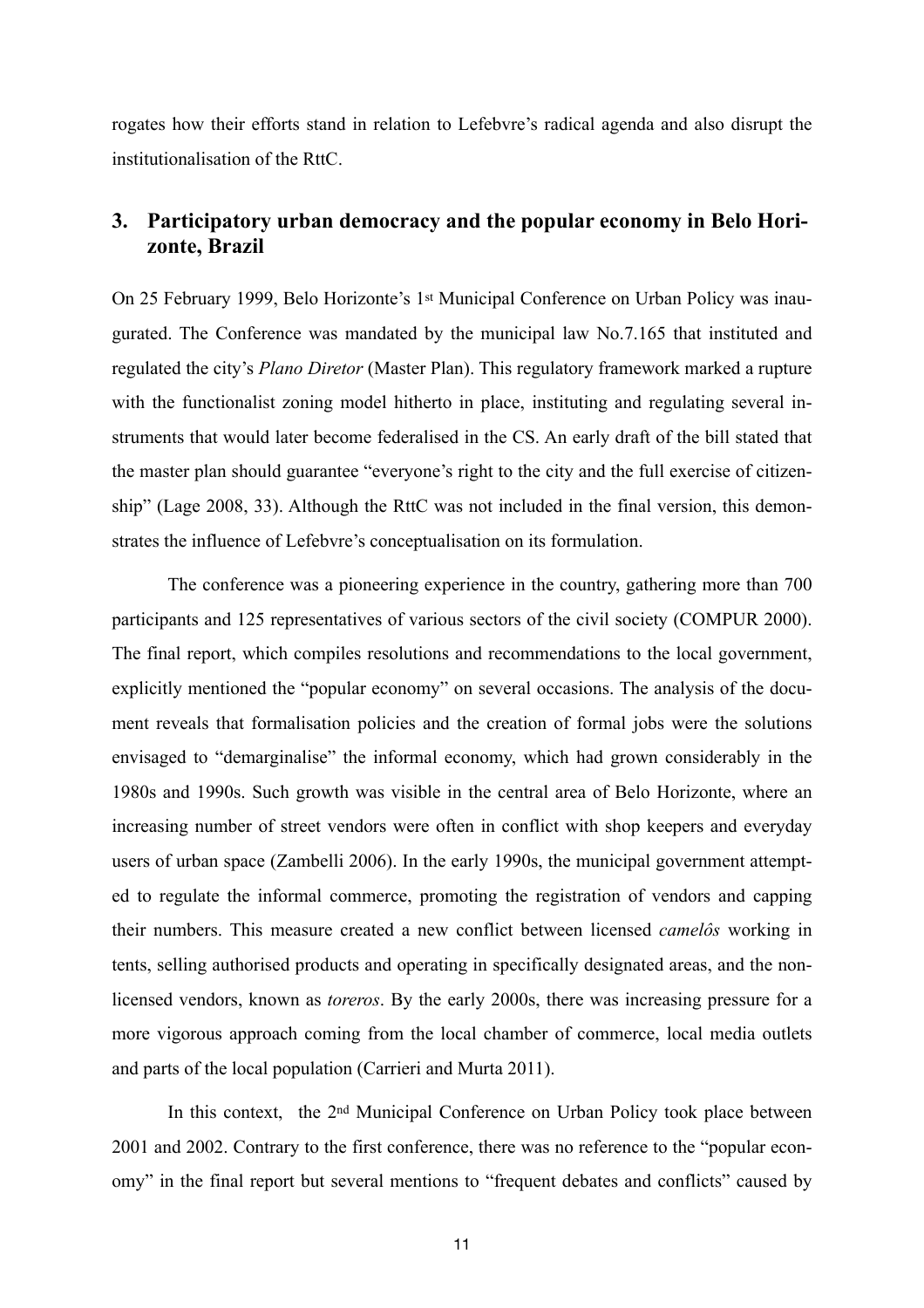the disorderly occupation of urban spaces by the "informal" commerce (COMPUR 2003). Rather than pure semantics, this change also symbolises a shift from framing the discussion as a matter of economic development to a matter of spatial order. The conference annals reveal how the issue was perceived at the time as a consequence of "an aggravating social scenario in which the informal economy" became an alternative for those "marginalised by increasingly exclusionary policies" (ibid., 143). It acknowledges that street vendors of various kinds had been historically part of the urban landscape, while also recognising the importance of street vending "from a social point of view" (ibid., 119) as an alternative for unemployed workers and low-income consumers. Nevertheless, it generally emphasised the "excessive growth" of street vending that caused "accidents with pedestrians, difficulties for the mobility of disabled people, degradation of the urban space with negative consequences for public security and cleanliness, as well as the losses imposed on legal commercial establishments" (ibid., 143). In light of those issues, final recommendations included the promotion of urban "revitalisation" in commercial areas and the approval of the *Código de Posturas* (Code of Placements), a legal framework aimed at regulating the uses of public space.

With the sanction of participatory democracy, the Code of Placements was approved by the City Council in 2003 and enacted in 2004. According to the new law, the use of public space for commercial purposes, with no appropriate license, was prohibited. In the same year, the local government launched a program for the "revitalisation" of the city centre (*Centro Vivo*). The previously licensed *camelôs* were then selected through a lottery process to occupy the spots at newly constructed popular malls. Not all of them were given a place and the attitude towards those that remained on the streets was a policy of "zero tolerance".

The "revitalisation" policy combined with the displacement of vendors from the streets were recommendations arising from a participatory democratic process. As noted by Carrieri and Murta (2011, 218), both initiatives intended to "discipline and control people in a way that" undermined "their rights and independence". In this case, "participatory democracy" enabled the creation of legal and policy frameworks that restricted street vendors' rights to urban space. The relationship of the popular economy with the city was approached as a problem of "spatial order" (Roy 2012) that required, from the local government, the promotion of "rational planning and control of these activities" (COMPUR 2003, 143). Informal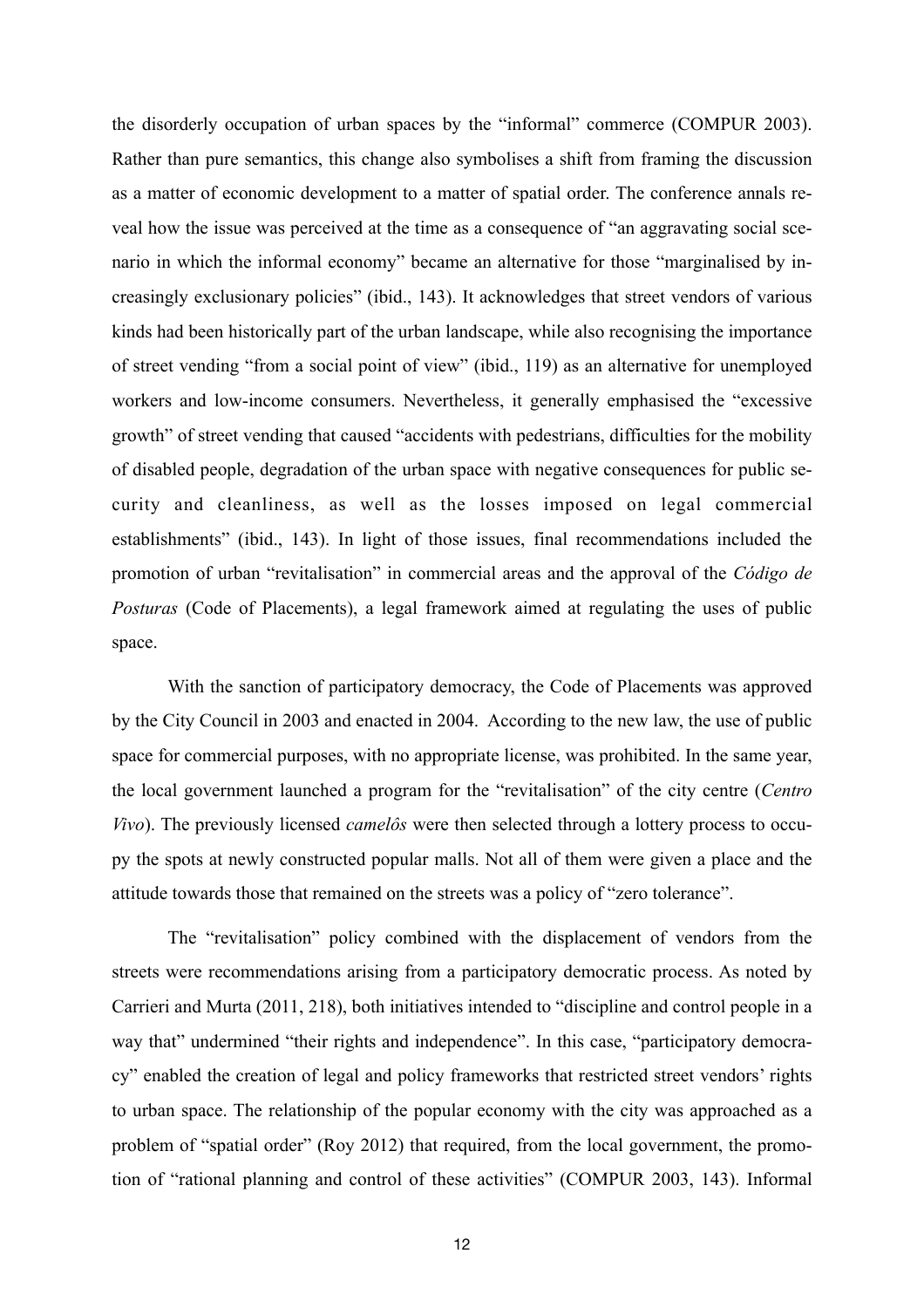workers in Belo Horizonte were thus not only excluded from the gains of Brazil's urban reform but negatively affected by local frameworks arising from participatory channels. In the next section, we explore how new radical political articulations have begun to challenge such exclusion, revealing the processual nature of struggles for the RttC.

### **4. The Vicentão occupation and "the right to the city centre"**

#### **4.1. The unification of urban struggles in the context of (re)insurgency**

In mid-2017, Belo Horizonte's municipal government implemented the "Action Plan for the Belo Horizonte Hypercenter", a policy aimed at the revitalisation of the area of the city centre known as the hyper-centre (see Figure 1). A centrepiece of the initiative was the "productive social inclusion of *camelôs* and *toreros,*" which aimed at removing street vendors from public spaces and relocating them to popular shopping malls, a measure that evokes the aforementioned 2004 Code of Placements. In his campaign, the newly appointed mayor, Alexandre Kalil (Social Democratic Party - PSD) had promised to bring a solution for the situation of the "irregular" trade in the city centre. Although prohibited by law, the activity of street vendors had been overlooked by the previous administration. The "new" response echoed the early 2000s experience when the streets were "cleaned" for the first time.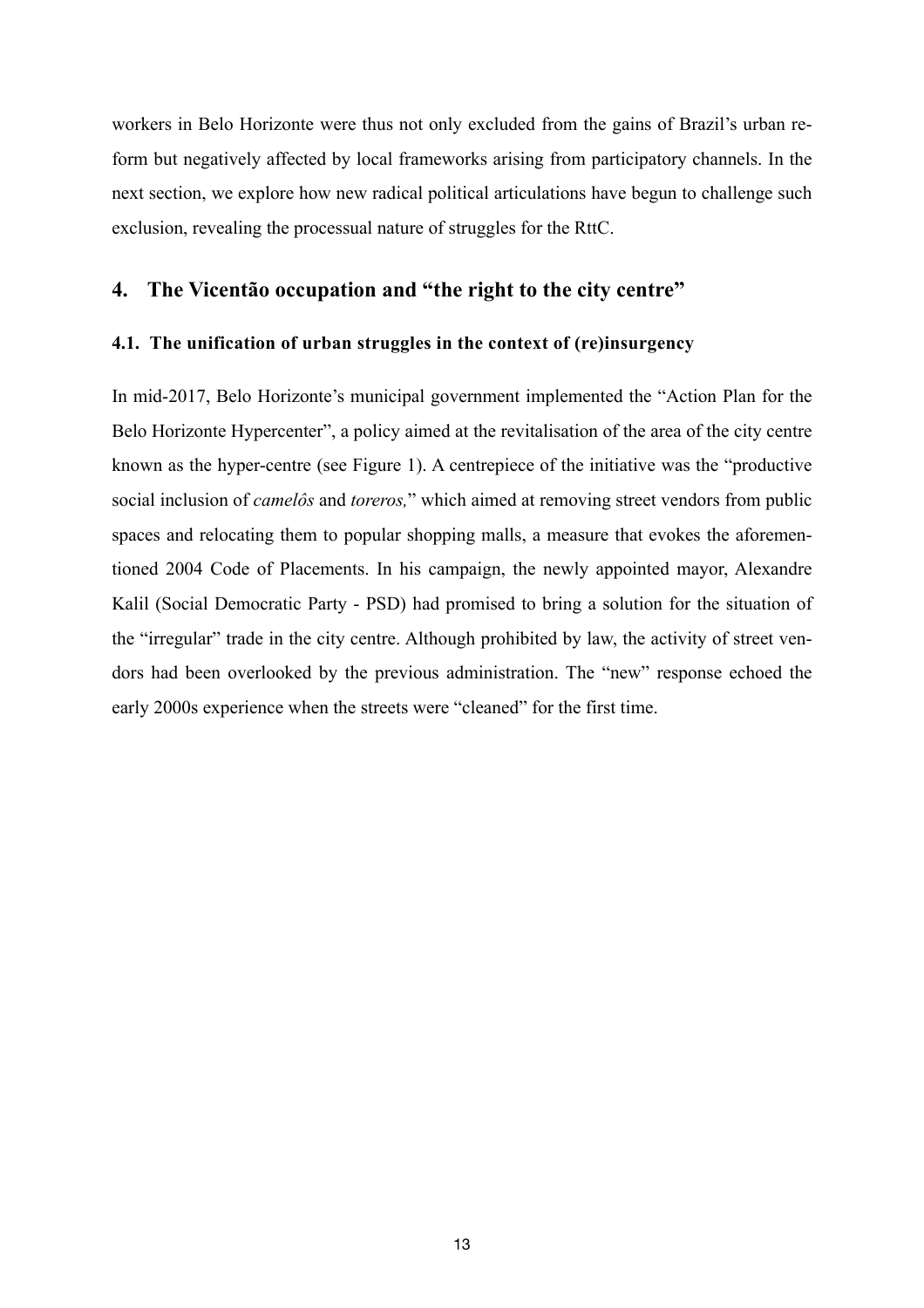

<span id="page-15-1"></span>Figure 1: Belo Horizonte's Hyper-centre (Source: PBH and PRAXIS 2007, 1)

The policy was legally supported by the "Code of Placements" that prohibits the use of public space for unlicensed commercial activity. The choice to enforce the law, however, was made partially in response to pressure from various actors demanding the regulation of street vendors' activities. This point is illustrated in this quote by Andrea<sup>1</sup>[,](#page-15-0) the Sub-secretary of Urban Regulation, who is in charge of the day-to-day of the policy:

> From the moment you decide to take a coordinated action regarding this issue [of street vending], the pressures arise not only from the population but also from the parts of the formalised sector that considers this informality negative for their

<span id="page-15-0"></span><sup>&</sup>lt;sup>[1](#page-15-1)</sup> The names of interviewees were anonymised.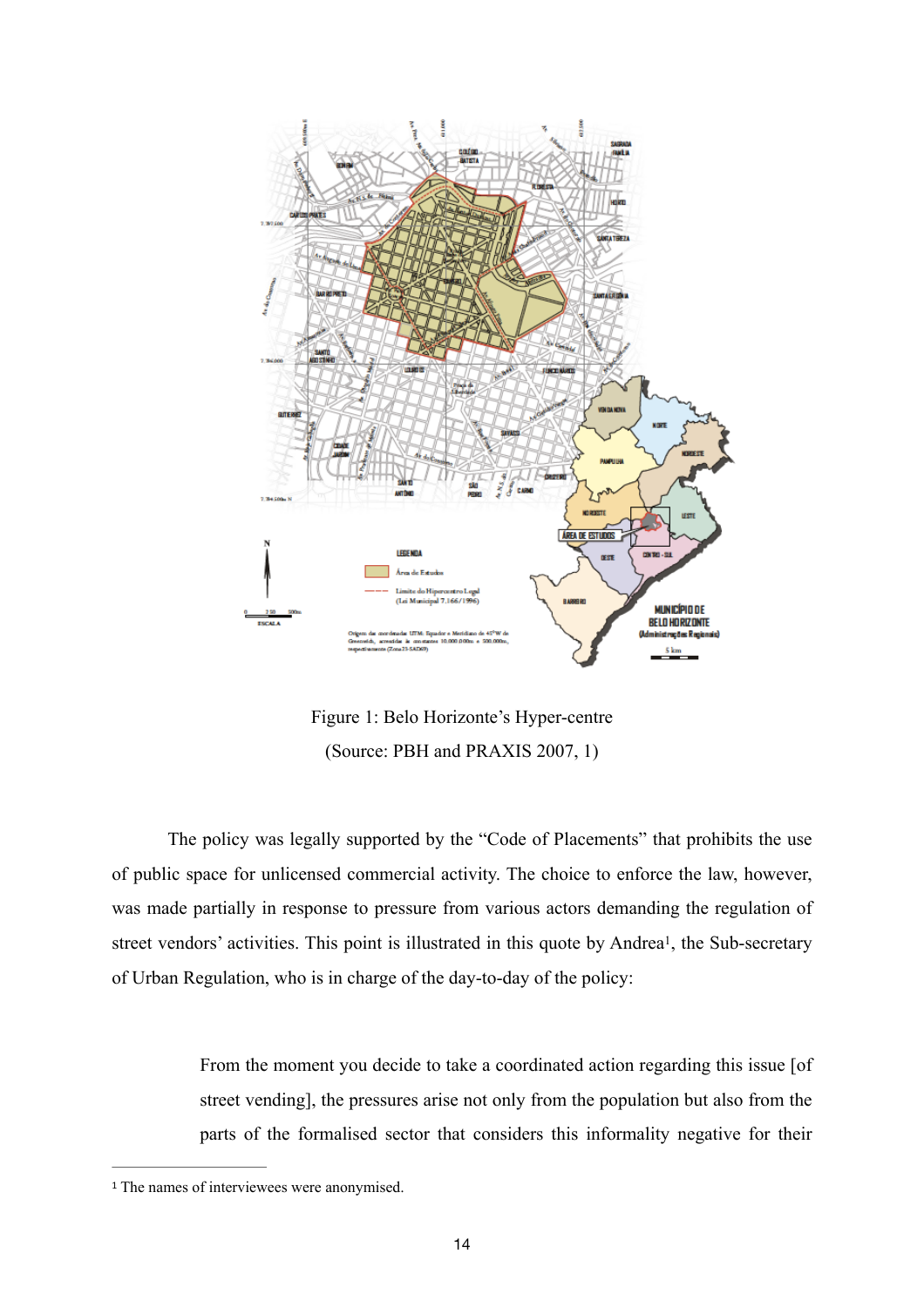business. (…) Currently we have the Code of Placements that regulates all the different uses of public areas in the city. We can discuss if it is right or wrong but it says that the pavement cannot be used for irregular trade. (Interview, 09/05/2018)

Similar to the earlier experience, this policy has disarticulated a vibrant popular economy that was providing an important source of income for the urban poor. While some workers accepted the government's relocation offer and moved to the mall, many others remained on the street, working "illegally". Both groups faced difficulties sustaining their livelihoods due to either the harassment of the public authorities on the streets or the lack of demand for their products in the mall. This point was commented by the social activist and street vendor Elena who currently works as a parliamentary advisor:

> The street vendors could not afford rent. They were unable to sustain themselves…Not all of them but the majority. Those who work in the popular mall complain that they cannot get enough money even to eat properly. And when they try to go to the streets, the inspection agents confiscate their products. Do you understand? The inspection agents harass them, they lose their products, they are unable to pay rent and they get evicted. The occupation is the key. It is where you learn about politics. It's an education. It's very powerful! (Interview, 03/07/2019)

In January 2018, an empty building that belonged legally to a bankrupt bank was occupied. Located in the city centre, the "Vicentão Occupation" gathered homeless families and street vendors displaced from their homes and workspace in the aftermath of the revitalisation policy. The name "Vicentão" was chosen in the memory of Vicente Gonçalves, a *favela* resident and popular lawyer who died in 2016 and who was well-known and respected in Belo Horizonte for his involvement in housing struggles. The new occupation was innovative, marking the confluence of diverse urban struggles (Paolinelli and Canettieri 2019) and demonstrating through practice the complex interrelations amid production and reproduction, between the working and housing strategies of the urban poor (Nogueira, 2019a).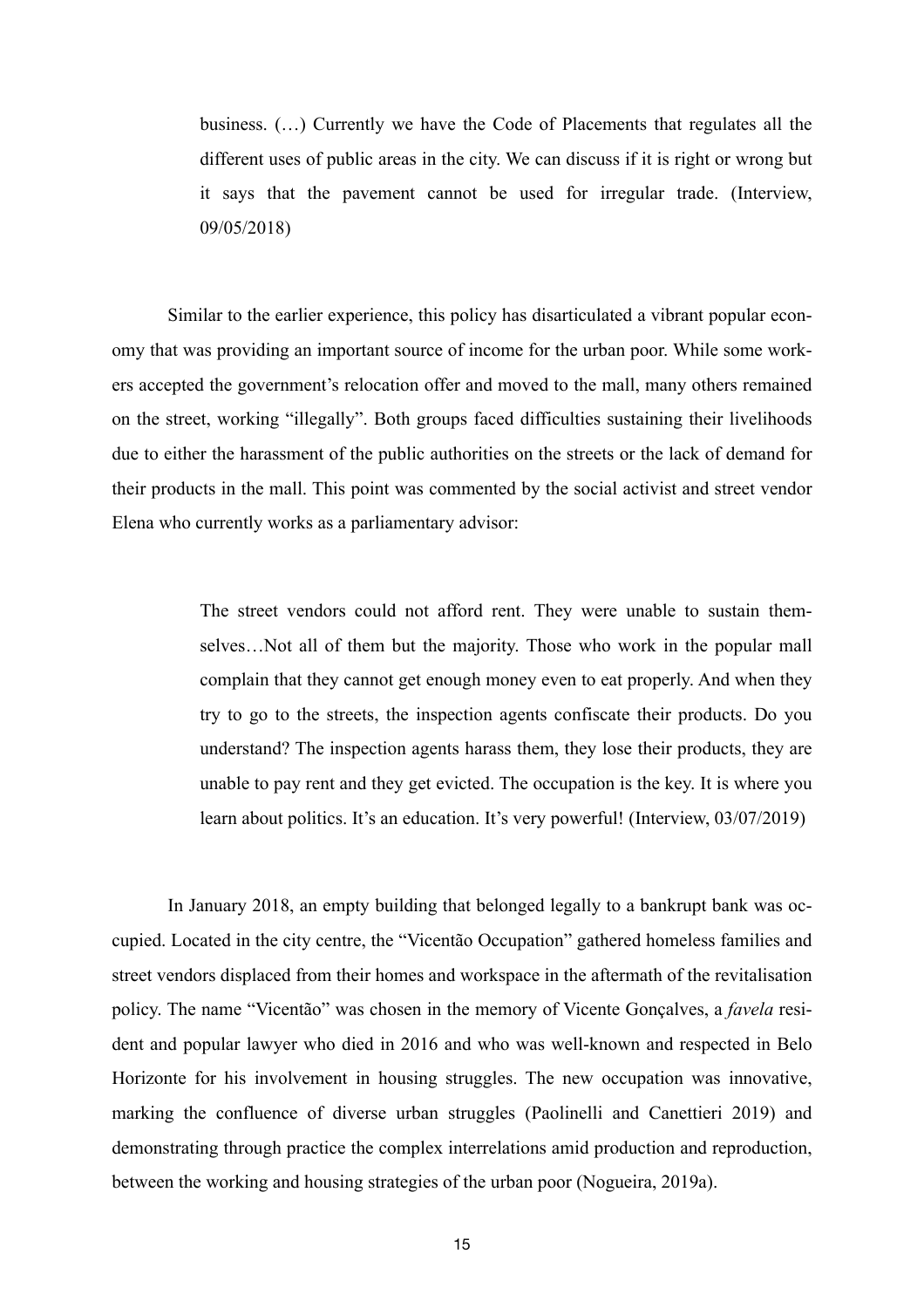The "Vicentão Occupation" should be understood in the local context of re-insurgency in which the persistent inability of the government to produce enough houses for the poor has led to the proliferation of new urban *ocupações* (occupations). Occupation is "the term used by social movements to refer to an area of private or public land that does not fulfil its social function as property and is occupied by poor residents (mostly organised by militant housing movements)" (Nascimento 2006, 1). Recent occupations are connected to the traditional movement for housing in Brazil but present some peculiarities (Tonucci Filho 2017). That is, they normally involve a complex array of agents which include the residents, organised social movements (old and new), agents connected to organised institutions (such as the Catholic Church, government agencies, the Public Defender's office and the Public Ministry), and academics (both students and professors from universities). The support of people's lawyers, the Public Ministry and the public defenders make those occupations very resistant, as they are able to repel repossession orders by using the legislation to fight the eviction attempts from the state apparatus pressured by legal owners (Zhang 2020). The "urban occupation" movement can be thus understood as a new round of "insurgency" that differs from the 1950s-1980s social movements for housing partially because they build on the achievements of those previous struggles. They also reveal emerging socio-political dynamics that expose limitations and potentialities of legal-institutional frameworks, which are themselves a product of a particular set of socio-spatial relations.

#### **4.2. Occupying the "city centre"**

On 29 June 2018, an event entitled the "Right to the City Caravan" took place at the Vicentão occupation. Beyond the clear reference in the event title, Lefebvre's framework was also visible in a sign fixed at the entrance of the building (see Figure 2). The gathering conjoined local politicians, social activists, residents of urban occupations, and representatives of diverse urban struggles in the city. The main topic discussed was the relationship between multiple aspects of the lives of the urban poor and the city centre, including mobility to work, access to health and cultural services. Maria, who was the resident from another urban occupation, talked about her own experience of "living in the centre" and gaining "access to things I didn't even know existed, such as the theatre." An indigenous woman, Aline, compared the struggles of her people with the oppression suffered by street vendors: "the centre does not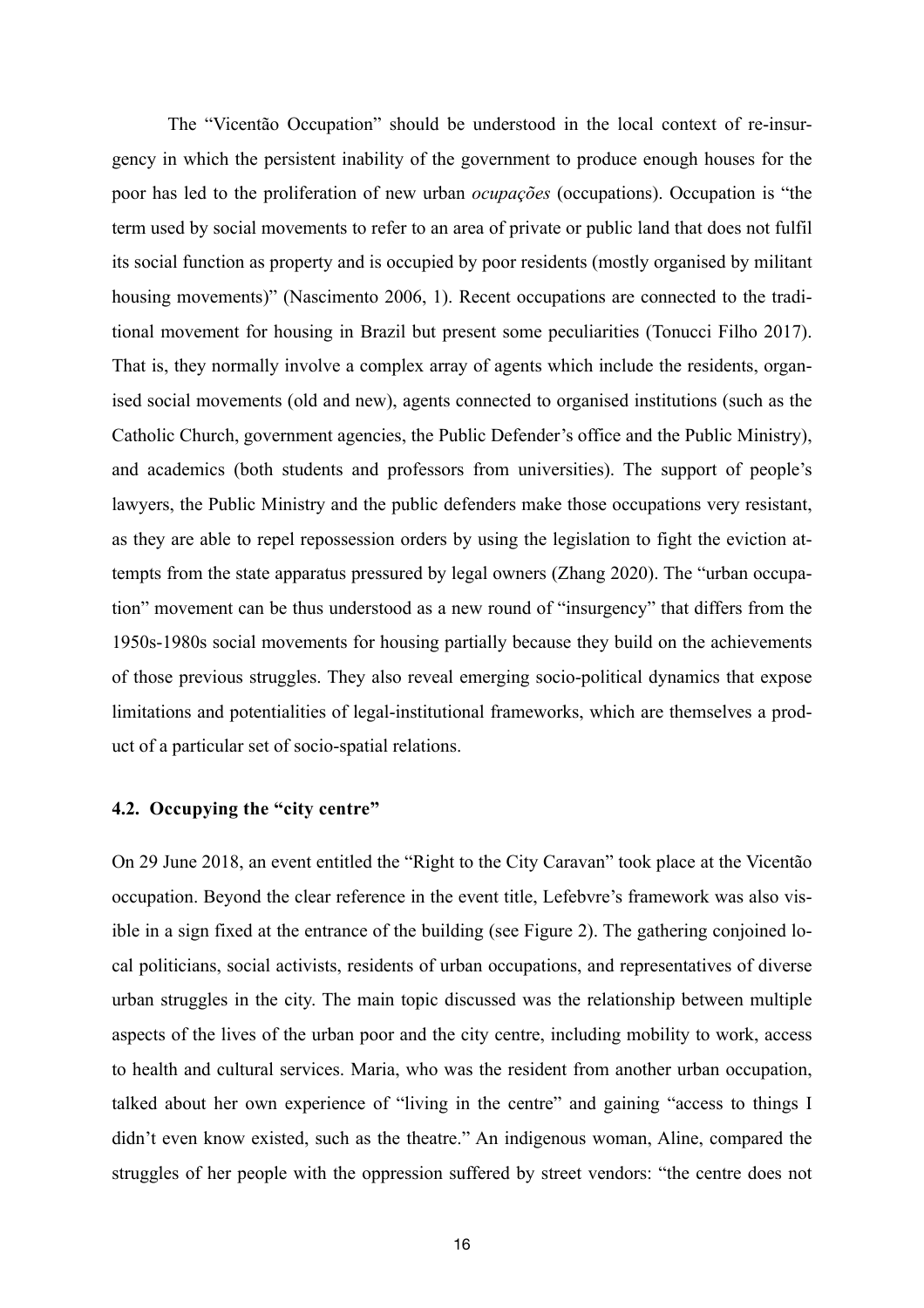want to accept us, it wants us to come here, sell our labour force for nothing and go back home." She added that "the struggles are all the same: a fight for territory, for the good life, for the right to the city, for being who we are."



Figure 2: "Vicentão Occupation: Occupation, Right to the City, Housing, Communion" (Photographed by the First Author, 2018)

Those different quotes demonstrate how the central location of the occupation was perceived symbolically as a re-taking of the urban centre by those who were unwanted and often relegated to the peripheries of the city. In the context of Belo Horizonte, living in the centre meant having access to better infrastructure, but also to the cultural and political life of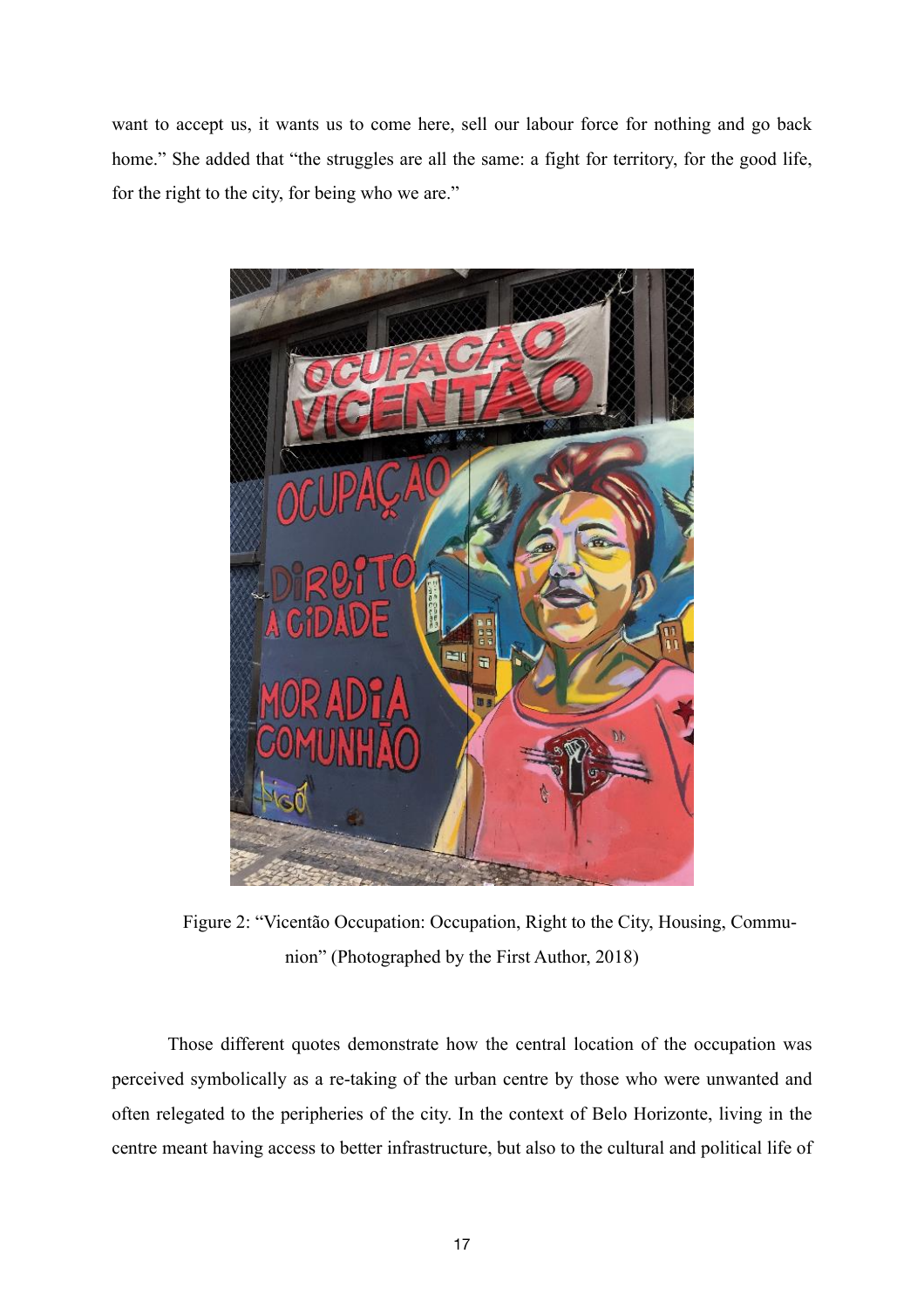the city. Such features were particularly relevant for the emerging struggles of marginalised street vendors who began to organise weekly meetings in the Vicentão Occupation.

Apart from the fact that key leaders of the movement were living there, its location made it easier for vendors working in the city centre to take part in those activities. Those gatherings were important moments for vendors to exchange experiences and discuss political [s](#page-19-0)trategies. According to Lucas, a social activist of the Brigadas Populares<sup>[2](#page-19-0)</sup> involved in the day-to-day organisation of the occupation, the space became a meeting point for street vendors and a spatial reference in the centre where vendors would normally plan political actions but also gather around before joining marches and protests:

> <span id="page-19-1"></span>In fact, to have this occupation here [in the city centre] created a territorial reference for the street vendors…This reference had an *agglomerative effect* that resulted, for instance, in well-attended meetings…Another thing is that to have this place of support made their work on the streets easier…That is why we've been thinking about creating a *reference point for street vendors here*, a centre where they can save their belongings and their products, for instance…A third point relates to *political activities*. When there is a public hearing, a demonstration, a meeting in the City Hall, you are in the city centre already…So, the work, the housing, the services, the political action and so on and so forth… this concentration of all of these things here enhances the creation of a *collective identity for the street vendors*. (Interview, 23/08/2018; emphasis added)

Beyond functioning as shelter, the Vicentão Occupation was an important space in which the coming together of vendors fostered important alliances and a sense of collective struggle for the political organisation of otherwise spatially dispersed street vendors. As pointed out by Chun and Agarwala (2016, 635), the struggles of non-waged workers often involve the cultivation of "'alternative cultures' of organizing", which entail different spaces and scales of collective organisation beyond the shop floor. In Brazil, street vendors have

<span id="page-19-0"></span><sup>&</sup>lt;sup>[2](#page-19-1)</sup> The *Brigadas Populares* is a social movement and a political organisation founded in 2005, originally as a Marxist study group.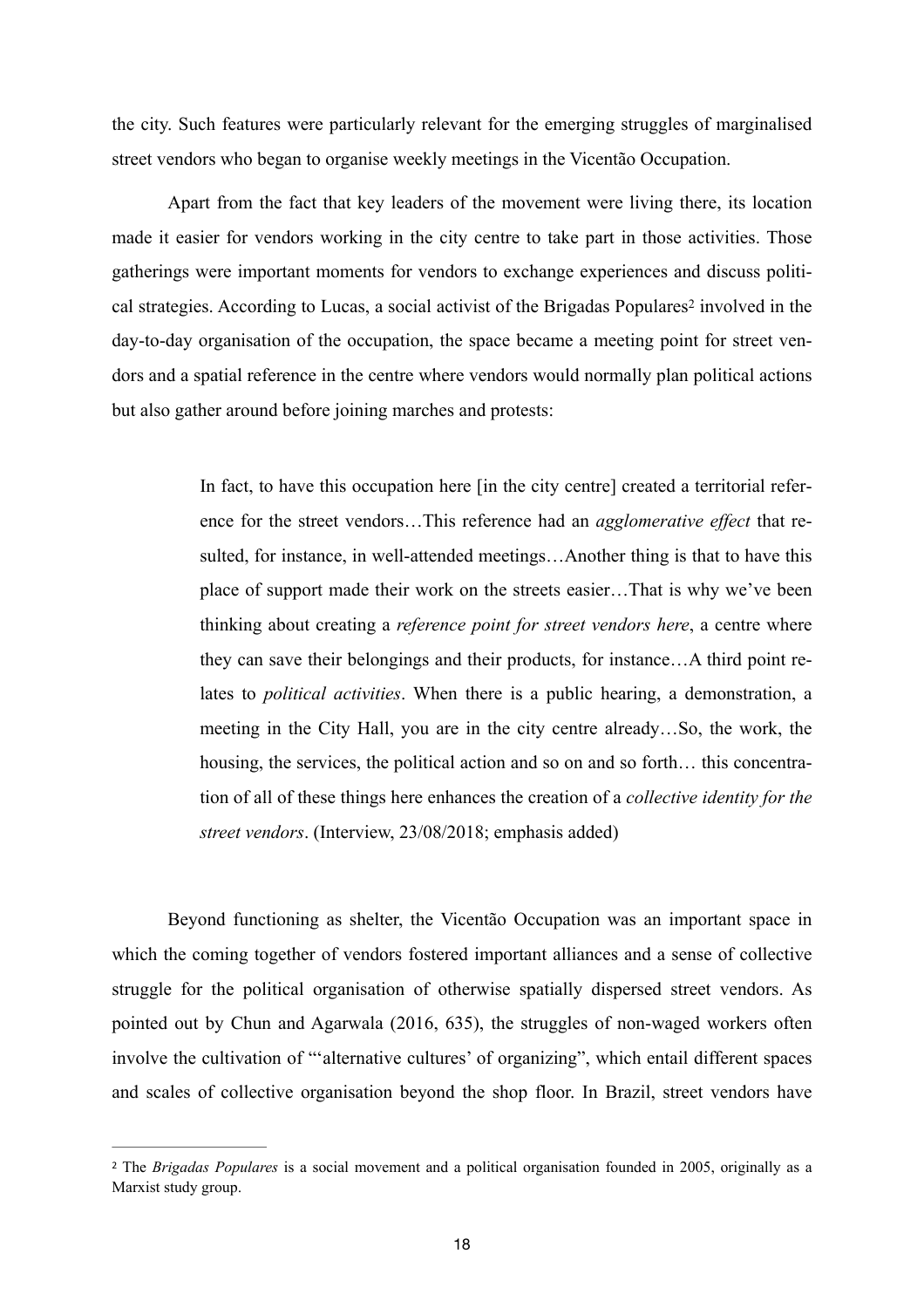been historically neglected by both the state and the traditional unions. However, as noted by Jô Cavalcanti, quoted at the outset of this paper, the bulk of urban struggles is now happening on the streets.

#### **4.3. "Working-class struggle on urban space"**

New social movements emerging in the 2000s in Belo Horizonte and other Brazilian cities have been mostly organising around struggles for housing. They have been able to build important alliances with the cultural sector, academia and public institutions while making use of existing legal frameworks to fight evictions and generate social awareness (Nascimento, 2016; Zhang, 2020). While such networks exist for the housing struggle, they were yet to be created for the street vendors' movement. Only recently have social activists and academics started to pay attention to the relationship between the popular economy and the urban be-yondthe framing of informality.<sup>[3](#page-20-0)</sup> This process was discussed by Bella Gonçalves, a militant of the Brigadas Populares and councilwoman (Socialism and Liberty Party, PSOL), during an interview:

> <span id="page-20-1"></span>It was a conversation that we had [in the Brigadas Populares] that led us to prioritise this struggle for a symbolic change of the perception of street vendors in Belo Horizonte. Our priority then became to give them dignity and visibility as workers…Because the work of street vendors is an urban question, it is a question of the struggles for rights on urban space, working-class struggles on urban space. This is not an automatic perception, not even in academia…It is necessary to create alliances and a social network. Alliances with the potential to transform the symbolic perception about work. (Interview, 25/06/2019)

Her view above demonstrates how social activists in Belo Horizonte are aware of the processual nature of political struggles for rights. They are also sensitive to the political environment and switch between resistance *to the state* and negotiation *with the state* when needed (De Souza 2006). In June 2018, the occupation successfully resisted a repossession law-

<span id="page-20-0"></span>Exceptions exist, such as the work of Coraggio (1989). [3](#page-20-1)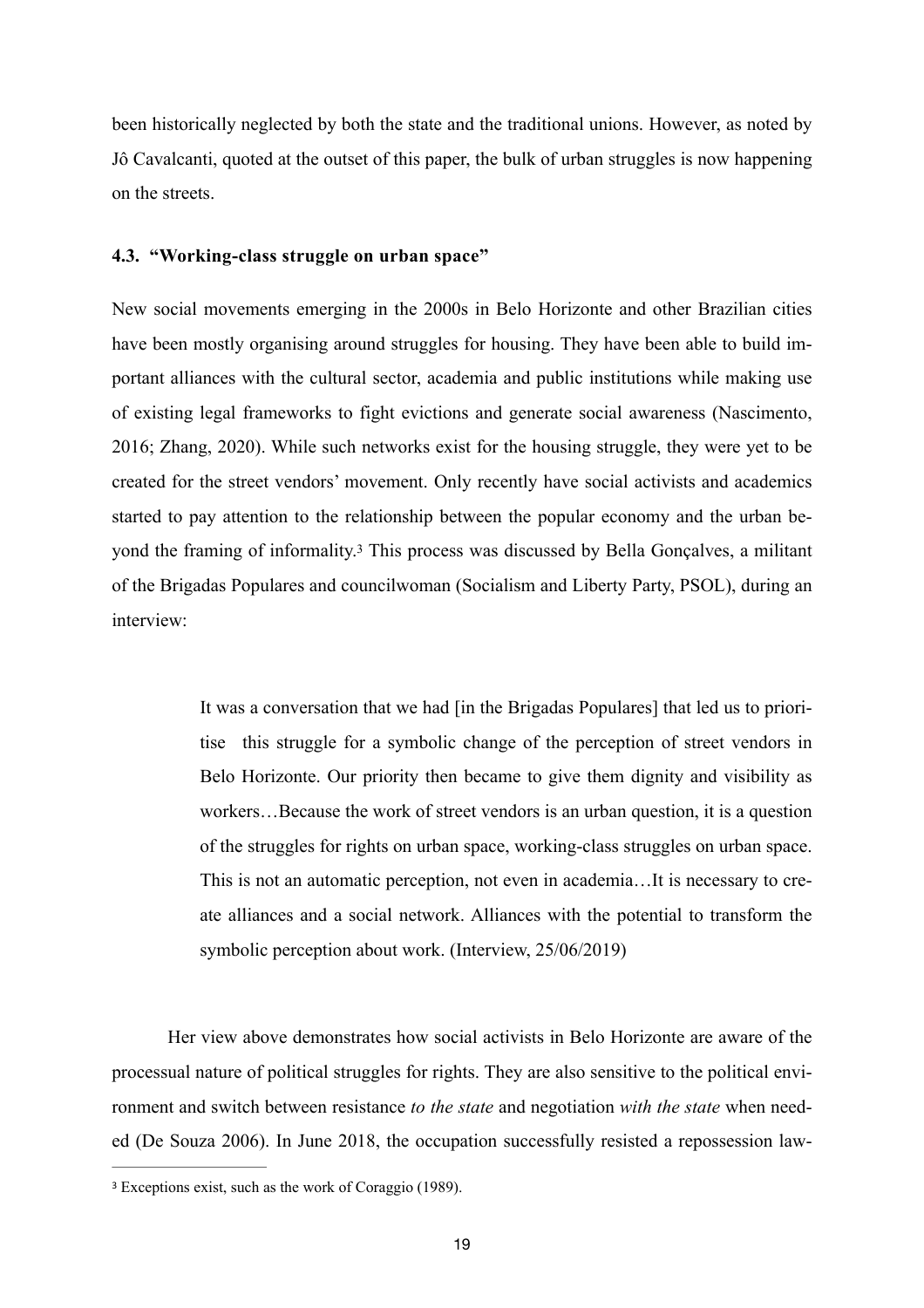suit, suspending the process through legal means with the help of popular lawyers. In December 2018, however, the residents of Vicentão Occupation decided in general assembly to dissolve the occupation and accept an offer made by the regional government of Minas Gerais. In exchange for ending the occupation, the government offered the payment of rental support for two years and the permanent relocation of the fifty families living in the building after this period. Although there was some desire to reject the offer, residents and activists considered the agreement wise in light of the uncertain political landscape delineated by Bolsonaro's victory and the election of a right-wing governor.<sup>4</sup>

<span id="page-21-1"></span>Despite the end of the occupation, the legacy of the political struggles that emerged in that space led to fundamental steps towards the creation of a collective identity among street vendors. In 2018, the 5th Municipal Conference on Urban Policy took place and representatives of workers in the popular economy were involved in the debates. The analysis of the final conference report demonstrates a substantial change in relation to previous years both in the language and the approach to street vending. It recommends the "promotion of popular economy in public spaces" (COMPUR 2018, 49) and the "expansion of public policies associated to workers in the popular economy" (ibid., 52). It also explicitly advocates that the local government should "recognise the actions and informal uses of urban space, such as housing occupations, markets, gardens and informal work" (ibid., 51). Finally, it advises the "flexibilisation of municipal legislation to facilitate the regulated use of public space for informal work" (ibid., 52). Although the conference is only a consultation, past experiences have demonstrated that the results can influence public policy. Currently, there are ongoing debates in the City Council regarding changes to the Code of Placements. Although numerous interests will definitely play a role, street vendors are better organised politically to influence the process than they were seventeen years ago when the law was enacted.

#### **5. Conclusion**

This paper has investigated the relations between work and urban space by focusing on the popular economy in the central area of Belo Horizonte, Brazil. We started by tracing the influence of Lefebvre's RttC framework in the formulation of participatory urban policy prac-

<span id="page-21-0"></span><sup>&</sup>lt;sup>[4](#page-21-1)</sup> In the middle of the COVID-19 crisis, the regional government has stopped paying the rent support, leading to the fear of eviction and protests against the current governor Romeu Zema (New Party) (Intersindical 2020).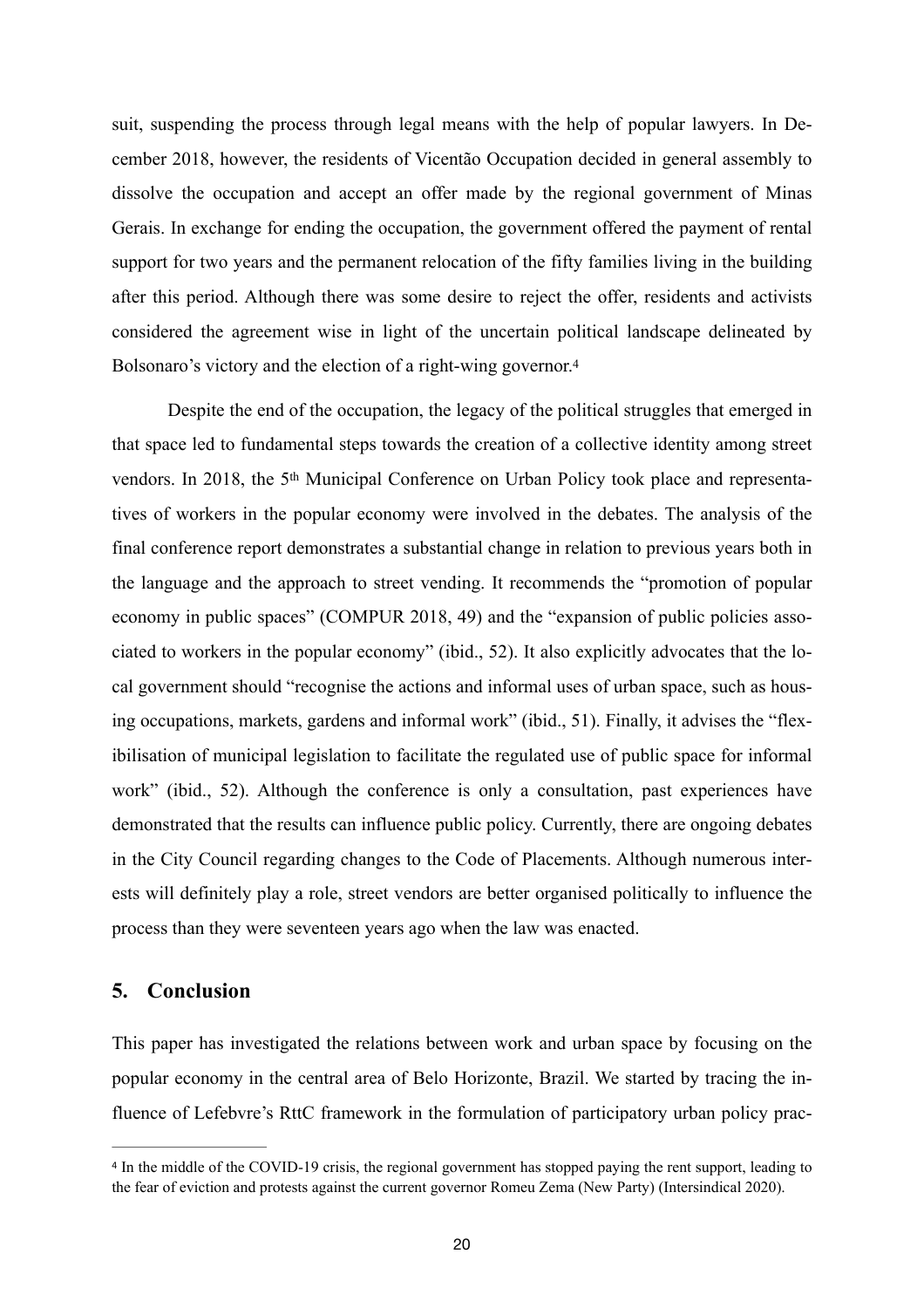tices in Brazil. The discussion has revealed how the theoretical understanding of the RttC with limited policy utility translated into legal-instructional frameworks that simultaneously created new opportunities for capital accumulation (Rolnik 2013) and new "invited spaces" (Cornwall 2004) where unevenly empowered citizens negotiated conflictive claims (Caldeira and Holston 2015; Nogueira 2019b). We further demonstrated how the institutionalisation of the RttC in Brazil neglected informal workers' access to urban space but also how participatory democracy channels created further constrains. By doing so, we foregrounded the relationship between work and space, an aspect overlooked by the contemporary RttC agenda in policy, theory and practice.

Lefebvre emphasised the role of the working class for the realisation of the RttC through "radical metamorphosis" (1996, 156). He states that "[o]nly the working class can become the agent, the social carrier or support of this realization" (1996, 158), while at the same time refers frequently to urban *inhabitants*. Purcell (2002, 106) sees Lefebvre's conflation "of 'inhabitant' with the category 'working class'" as "the key weakness," and advocates that the RttC conceptualisation gains its strength when the social force that fights for the RttC is "not limited to a single social category,' a viewpoint that also speaks to Marcuse's (2009) emphasis on producing a Gramscian 'social bloc' for the RttC struggle. Building on this, we further argue that the persistence of unwaged work in multiple shapes prompts us to think "beyond the proper job" (Ferguson and Li 2018) and formality as a framework of analysis, particularly in the Global South, where access to citizenship has been historically restricted (Chun and Agarwala 2016). In the context of the crisis of waged labour, classical notions of the worker and of working-class politics have been reshaped (Breman and van der Linden 2014). While the Western Europe in which Lefebvre situated his RttC was transforming from an industrial to a post-industrial society that saw threats to the organised labour movements, we argue for the need to examine more carefully the political struggles of non-waged workers.

<span id="page-22-1"></span>Only then can we also address the RttC in racialised Brazil (Marcus, 2013), which disadvantages non-White workers in the informal sector.[5](#page-22-0) Informal workers currently encompass more than 40% of the labour force (IBGE 2020). In 2018, 47.3% of black workers in the

<span id="page-22-0"></span><sup>&</sup>lt;sup>[5](#page-22-1)</sup> In Brazil, the informal sector is composed of employees with no contracts (*sem carteira assinada*) and selfemployed workers.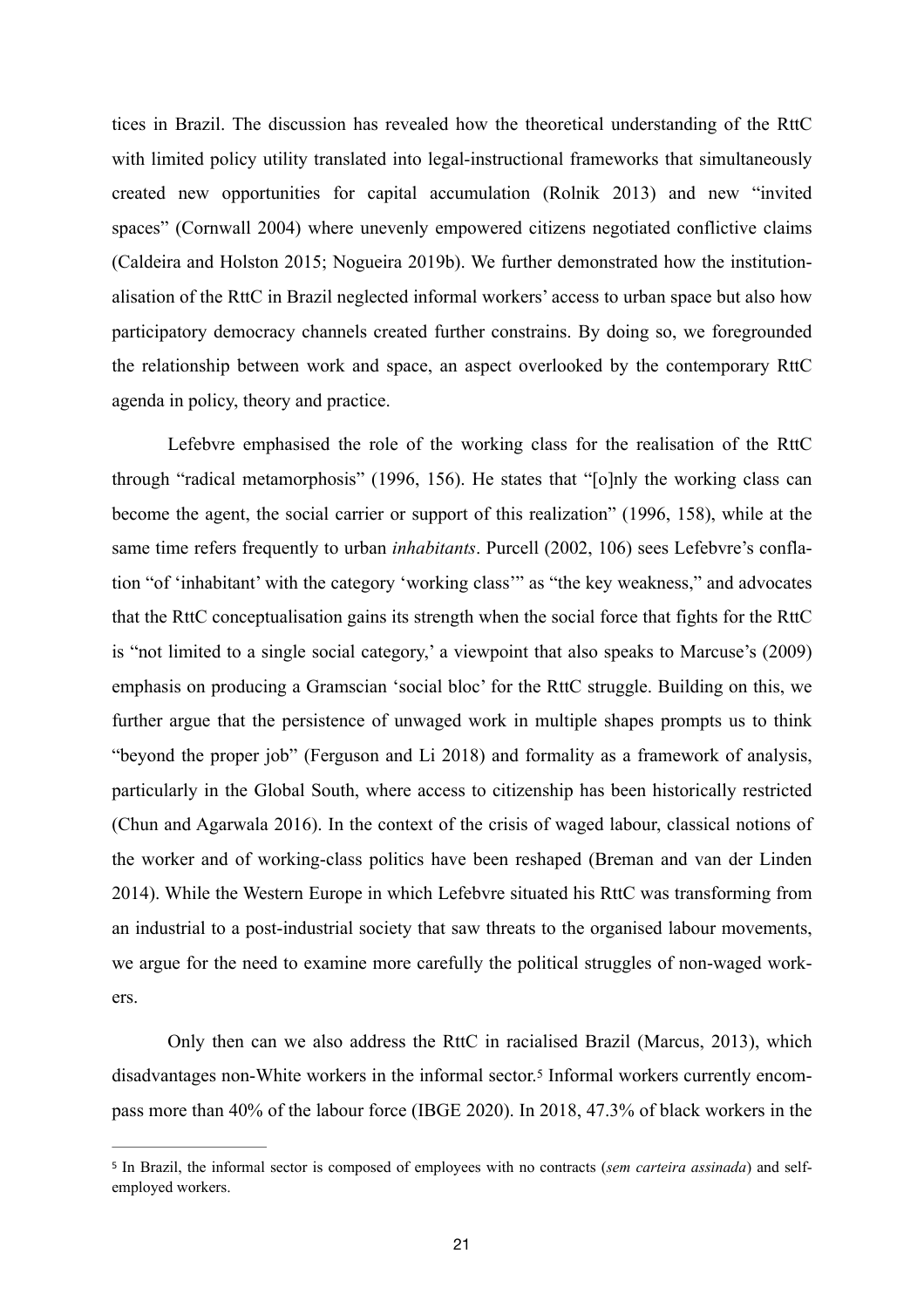labour force were informal whereas 34.6% of white workers were in the same situation (IBGE, 2019). Even in periods of economic growth, informality has been persistently more prevalent among the non-white population, demonstrating the racial dimensions of labour precarity in the country (Araújo and Lombardi 2013). Unprotected by labour laws, such workers have been historically excluded from citizenship rights mediated by formalised labour and ignored by the working-class unions (Chun and Agarwala 2016). Building a 'social bloc' calls for inclusive approaches to diverse identities along the lines of gender, race, ethnicity, class and so on, and our paper class for more critical attention to the intersection between these attributes, e.g., class, race and informality in our case study.

Despite the centrality of accessing workspace for urban livelihoods, social movements in Brazil have only recently started to notice the importance of the popular economy and its vital relationship with urban space, mediated by informal workers such as street vendors. In Brazilian urban contexts, beyond a site for the reproduction of capital accumulation, the urban - and particularly the street - emerges as the main stage of working-class politics. Looking at the collective struggles of street vendors for rights to space in urban Brazil, this paper has analysed the radical potential emerging from the confluence of diverse urban struggles in the country, which in turn creates the impetus to exert pressure on reformulating some of the central tenets of City Statute and the Code of Placements.

We further argue that the RttC is a process that involves multiple strategies that combine resistance and engagement with both the law and the state. By focusing on the relationship between the RttC, the state and the law, we point towards the process through which the law is produced, appropriated and contested; how it may be used by different actors in multiple ways both to deny rights and to fight for social justice. Ultimately, the research seeks to contribute to a holistic vision that overcomes binary understandings of production/reproduction and formal/informal, while emphasising the need to think about the complex relations between heterogenous forms of living and urban space.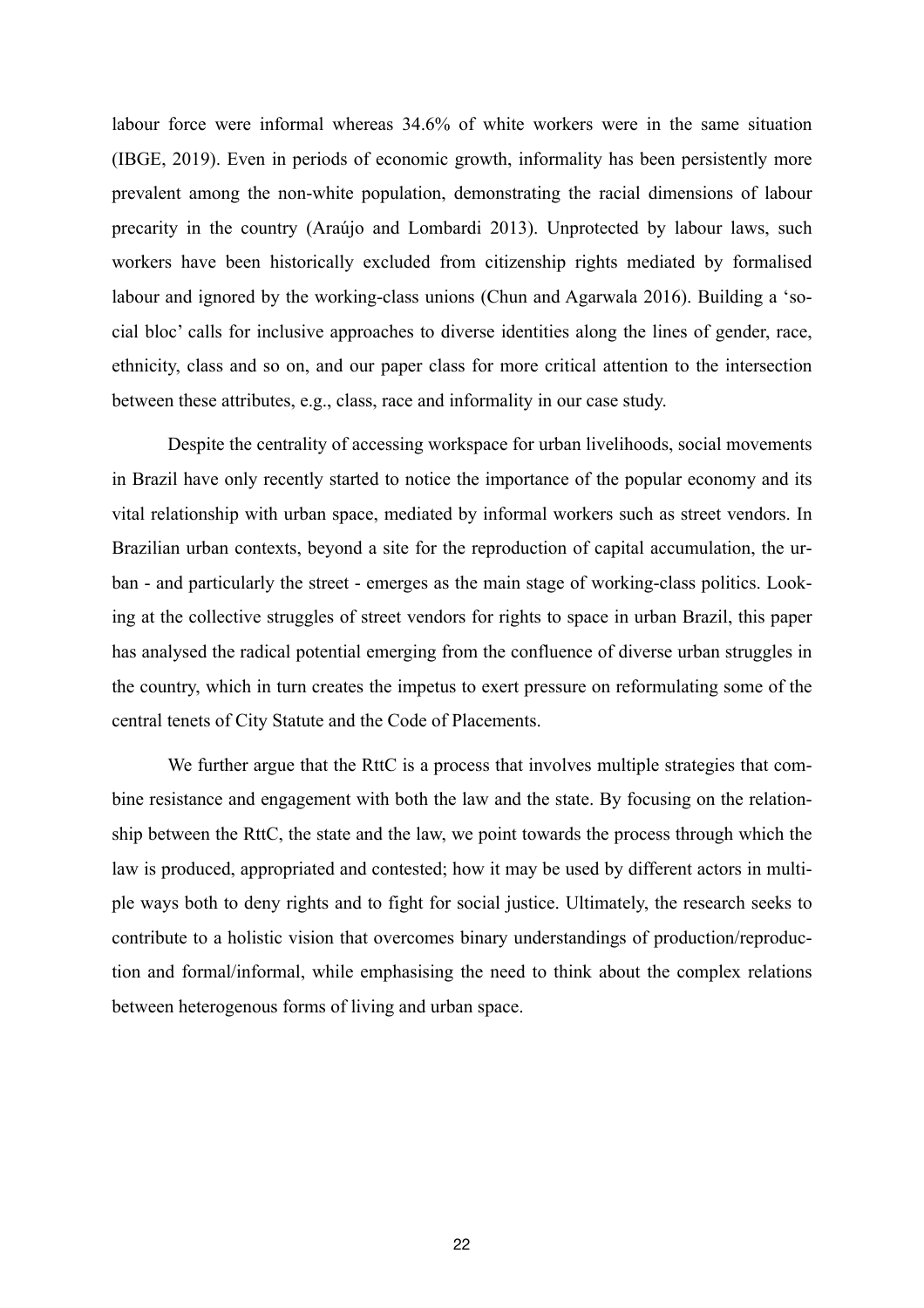### **References**

- Araújo, A.M.C. and Lombardi, M.R. (2013), 'Trabalho Informal, Gênero e Raça No Brasil Do Início Do Século XXI', Cadernos de Pesquisa, 43(149), pp. 452–477.
- Attoh, K.A. (2011), 'What Kind of Right Is the Right to the City?', Progress in Human Geography,  $35(5)$ , pp. 669–685.
- Beebeejaun, Y. (2017), 'Gender, Urban Space, and the Right to Everyday Life', Journal of Urban Affairs, 39(3), pp. 323–334.
- Bénit-Gbaffou, C. (2016), 'Do Street Traders Have the "Right to the City"? The Politics of Street Trader Organisations in Inner City Johannesburg, Post-Operation Clean Sweep', Third World Quarterly, 37(6), pp. 1102–1129.
- Breman, J. and van der Linden, M. (2014), 'Informalizing the Economy: The Return of the Social Question at a Global Level', Development and Change, 45(5), pp. 920–940.
- Brenner, N., Marcuse, P. and Mayer, M. (2009), 'Cities for People, Not for Profit', City, 13(2–3), pp. 176–184.
- Brown, A. (2015), 'Claiming the Streets: Property Rights and Legal Empowerment in the Urban Informal Economy', World Development, 76, pp. 238–248.
- Caldeira, T.P. R. and Holston, J. (2015), 'Participatory Urban Planning in Brazil', Urban Studies, 52(11), pp. 2001–2017.
- Carrieri, A.P. and Murta, I.B.D. (2011), 'Cleaning up the City: A Study on the Removal of Street Vendors from Downtown Belo Horizonte, Brazil', Canadian Journal of Administrative Sciences/Revue Canadienne Des Sciences de l'Administration, 28(2), pp. 217– 225.
- Chun, J.J. and Agarwala, R. (2016), 'Global Labour Politics in Informal and Precarious Jobs', in S. Edgell, H. Gottfried and E. Granter (eds.), *The SAGE Handbook of the Sociology of Work and Employment*, pp. 634-650, Sage: Los Angeles, CA.
- COMPUR (2000), 'Anais Da I Conferência Municipal de Política Urbana', Conference Annals. Belo Horizonte.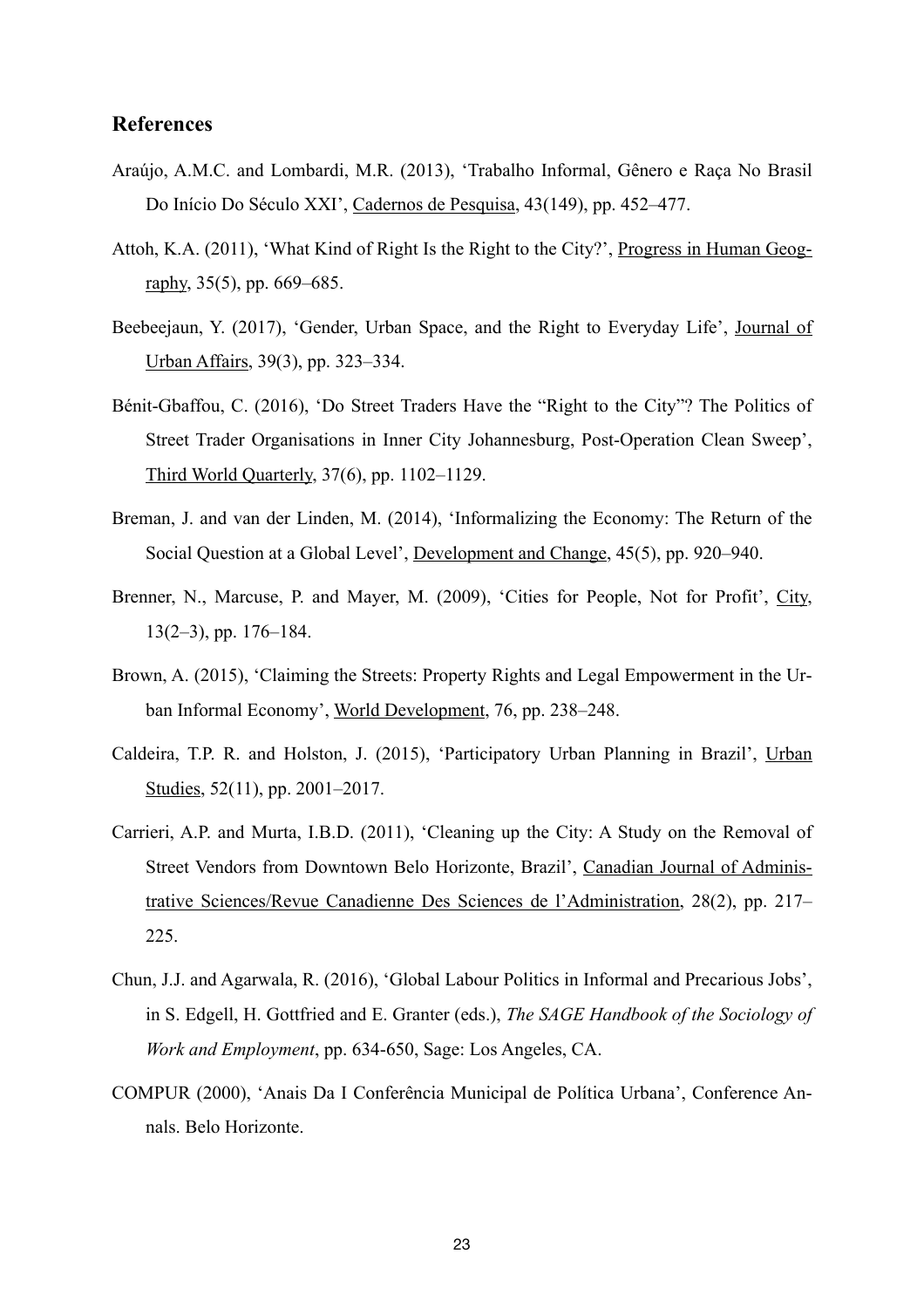- ——— (2003), 'Anais Da II Conferência Municipal de Política Urbana', Conference Annals. Belo Horizonte. Retrieved from https://prefeitura.pbh.gov.br/sites/default/files/estruturade-governo/politica-urbana/2018/planejamento-urbano/IICMPU\_Anais.pdf.
- ——— (2018), 'Anais Da V Conferência Municipal de Política Urbana', Conference Annals. Belo Horizonte. Retrieved from https://prefeitura.pbh.gov.br/sites/default/files/estruturade-governo/politica-urbana/2018/planejamento-urbano/vcmpu/Anais\_V\_CMPU.pdf.
- Cornwall, A. (2004), 'Introduction: New Democratic Spaces? The Politics and Dynamics of Institutionalised Participation', IDS Bulletin, 35(2), pp. 1–10.
- Crossa, V. (2009), 'Resisting the Entrepreneurial City: Street Vendors' Struggle in Mexico City's Historic Center', International Journal of Urban and Regional Research, 33(1), pp. 43–63.
- De Souza, M.L. (2006), 'Social Movements as 'Critical Urban Planning'Agents', City, 10(3), pp. 327–342.
- Ferguson, J. and Li, T.M. (2018), 'Beyond the "Proper Job:" Political-Economic Analysis after the Century of Labouring Man', Working Paper 51, PLAAS, UWC.

Fernandes, E. (1995), *Law and Urban Change in Brazil*, Routledge: Avebury.

- -(2007), 'Implementing the Urban Reform Agenda in Brazil', Environment and Urbanization, 19(1), pp. 177–189.
- Friendly, A. (2013), 'The Right to the City: Theory and Practice in Brazil', Planning Theory & Practice, 14(2), pp. 158–179.
- Goul Andersen, J. and Jensen, P.H. (2002), (eds), *Changing Labour Markets, Welfare Policies and Citizenship*, Policy Press: Bristol.
- Harvey, D. (2004), 'The "New Imperialism": Accumulation by Dispossession', Actuel Marx, 1, pp. 71–90.
- ——— (2008), 'The Right to the City', New Left Review*,* 53, pp. 23–40.
- Holston, J. (2008), *Insurgent Citizenship: Disjunctions of Democracy and Modernity in Brazil*, Princeton University Press: Princeton.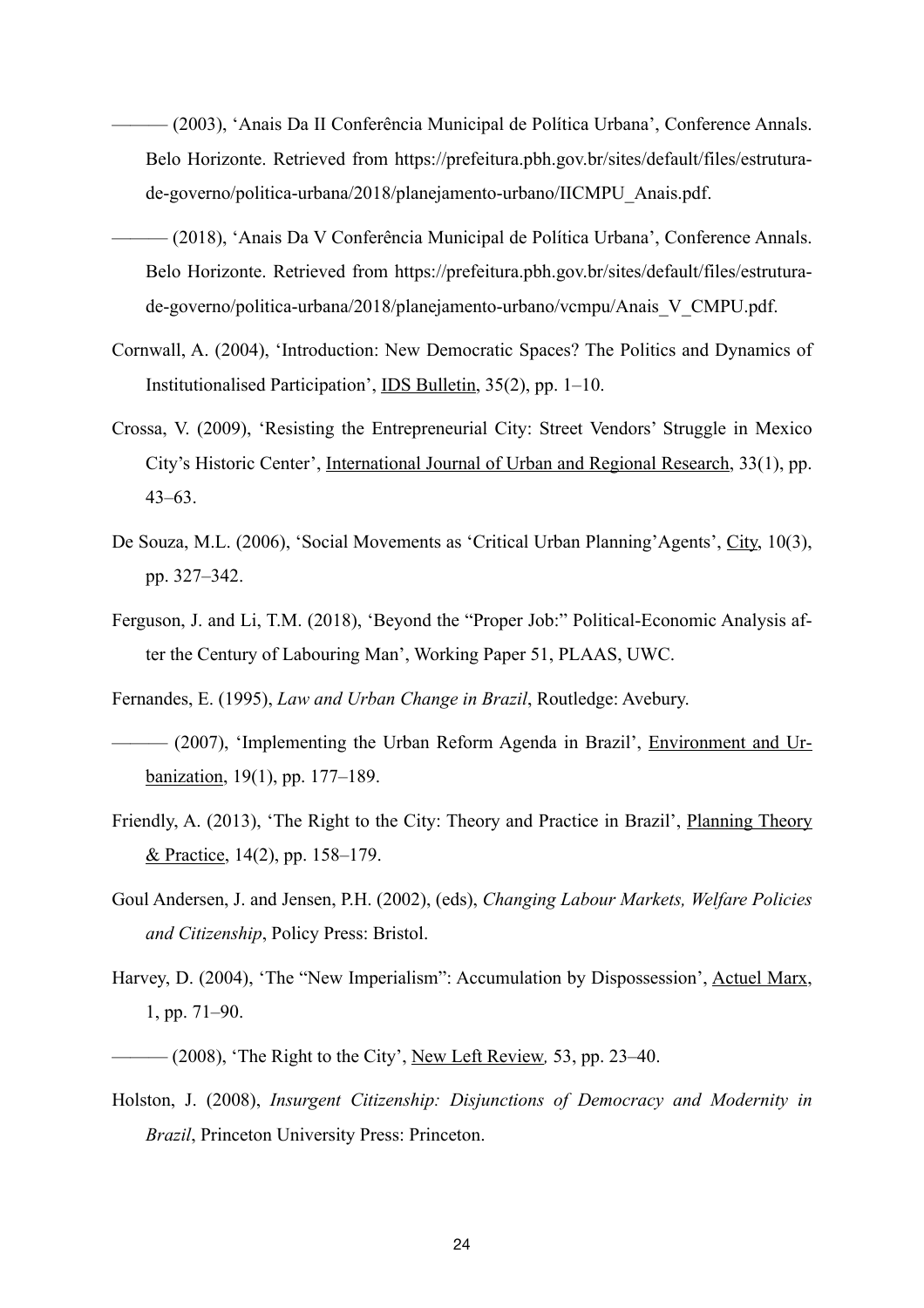- Hubbard, P. and Lees, L. (2018), 'The Right to Community? Legal Geographies of Resistance on London's Gentrification Frontiers', City, 22(1), pp. 8–25.
- Huchzermeyer, M. (2015), 'Reading Henri Lefebvre from the Global South: The Legal Dimension of his Right to the City', UHURU Seminar Series, Rhodes University, pp. 1–27.
- IBGE (2020), 'PNAD Contínua Trimestral: Desocupação Recua Em Nove Das 27 UFs No 4o Trimestre de 2019', Agência IBGE Notíticas. Retrieved from https://agenciadenoticias.ibge.gov.br/agencia-sala-de-imprensa/2013-agencia-de-noticias/releases/26912 pnad-continua-trimestral-desocupacao-recua-em-nove-das-27-ufs-no-4-trimestrede-2019.
- Intersindical (2020), 'Zema Caloteiro! Moradia é um direito!', Notícias. Retrieved from [https://www.intersindicalcentral.com.br/zema-caloteiro-moradia-e-um-direito/](https://www.intersindicalcentral.com.br/zema-caloteiro-moradia-e-um-direito/%23.Xwwr_JP0lQI) [#.Xwwr\\_JP0lQI](https://www.intersindicalcentral.com.br/zema-caloteiro-moradia-e-um-direito/%23.Xwwr_JP0lQI).
- Itikawa, L.F. (2016), 'Women on the Periphery of Urbanism: Subordinate Informality, Disarticulated Autonomy and Resistance in São Paulo, Mumbai and Durban', Revista Brasileira de Estudos Urbanos e Regionais, 18(1), pp. 51–70.
- Klink, J. and Denaldi, R. (2016), 'On Urban Reform, Rights and Planning Challenges in the Brazilian Metropolis', Planning Theor , 15(4), pp. 402–417.
- Kuymulu, M.B. (2013), 'The Vortex of Rights:'Right to the City'at a Crossroads', International Journal of Urban and Regional Research, 37(3), pp. 923–940.
- Lage, S.D. (2008), 'A Pertinência Das Operações Urbanas No Paradigma Do Urbanismo Democrático e Includente: Reflexões a Partir Da Análise Da Regulamentação e Aplicação Do Instrumento Em Belo Horizonte', Masters, Belo Horizonte: Universidade Federal de Minas Gerais. Retrieved from http://www.arq.ufmg.br/lab-urb/wp-content/uploads/2013/11/9\_selena\_lage.pdf.
- Lago, L.C. (2011), 'Trabalho e Moradia Na Periferia de Uma Grande Metrópole: Para Uma Política Urbana Economicamente Orientada', Território e Planejamento, pp. 195–216.
- Lees, L., Shin, H.B. and López-Morales, E. (2016), *Planetary Gentrification*, Polity Press: Cambridge.
- Lefebvre, H. (1996), *Writings on Cities*, Blackwell: Oxford.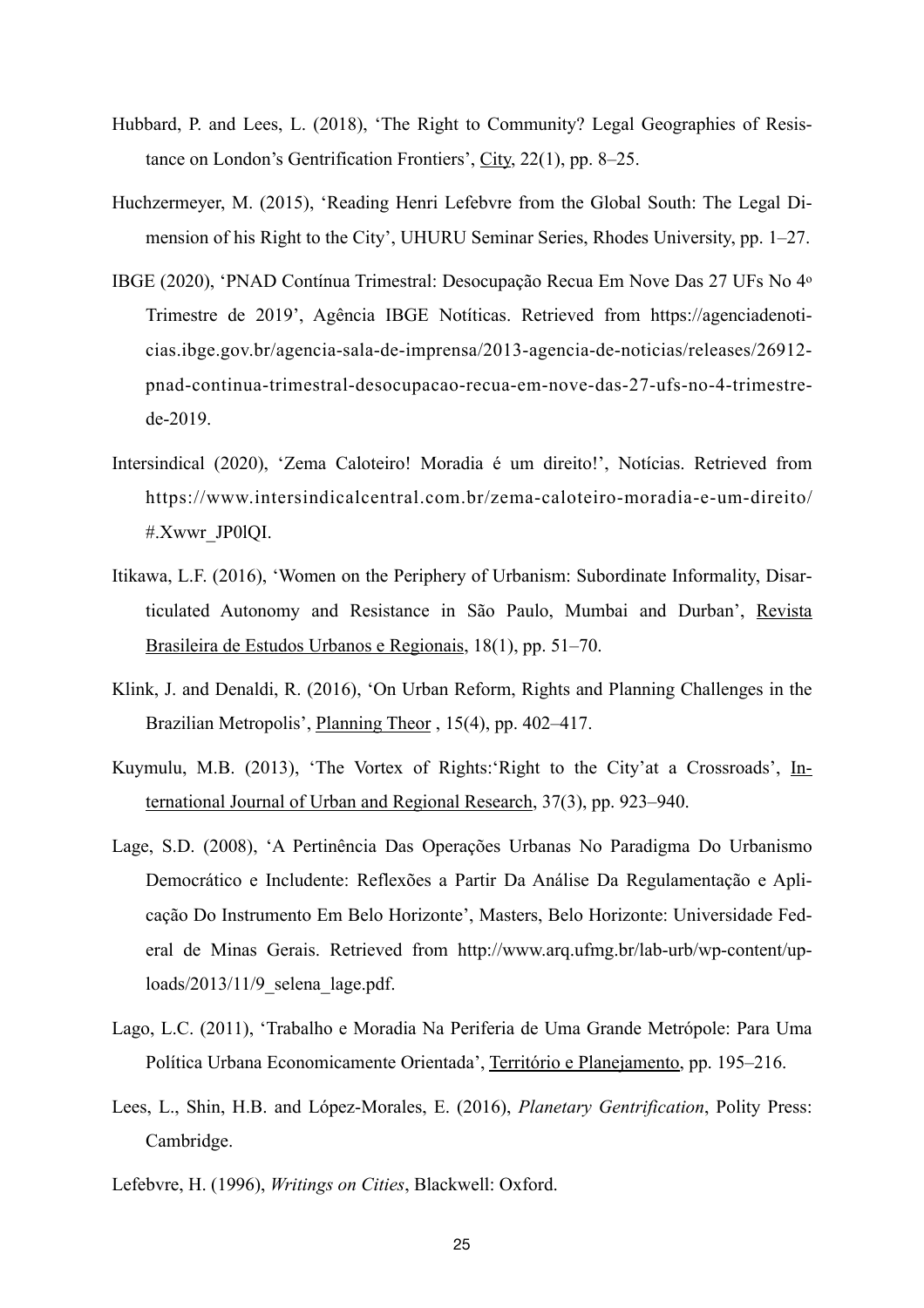——— (2003), *The Urban Revolution*, University of Minnesota Press: Minneapolis.

- Marcus, A.P. (2013), 'Sex, Color, and Geography: Racialized Relations in Brazil and its Predicaments', Annals of the Association of American Geographers*,* 103(5), pp. 1282-1299.
- Marcuse, P. (2008), 'The Housing Change We Need', Shelterforce*,* Retrieved from http:// Www. Shelterforce. Org/Article/1239/The housing change we Need.
- ——— (2009), 'From Critical Urban Theory to the Right to the City', City, 13(2–3), pp. 185–197.
- Mayer, M. (2012), 'The "Right to the City" in Urban Social Movements', in N. Brenner, P. Marcuse and M. Mayer (eds), *Cities for People, Not for Profit: Critical Urban Theory and the Right to the City*, pp. 63-85, Routledge: Abingdon.
- Merrifield, A. (2002) *Metromarxism: A Marxist Tale of the City*, Routledge: London.
- Mitchell, D. (1997), 'The Annihilation of Space by Law: The Roots and Implications of Anti-Homeless Laws in the United States', Antipode, 29(3), pp. 303–335.
- Mitchell, D. and Heynen, N. (2009), 'The Geography of Survival and the Right to the City: Speculations on Surveillance, Legal Innovation, and the Criminalization of Intervention', Urban Geography, 30(6), pp. 611–632.
- Nascimento, D.M. (2016), 'Accessing the Urban Commons Through the Mediation of Information: The Eliana Silva Occupation, Belo Horizonte, Brazil', International Journal of Urban and Regional Research*,* 40(6), pp. 1221-1235.
- Nogueira, M. (2019a), 'Displacing Informality: Rights and Legitimacy in Belo Horizonte, Brazil', International Journal of Urban and Regional Research, 43(3), pp. 517–534.
- ——— (2019b), 'Preserving the (Right Kind of) City: The Urban Politics of the Middle Classes in Belo Horizonte, Brazil', Urban Studies, DOI: 10.1177/0042098019872167.
- O'Brien, K.J. (1996), 'Rightful Resistance', World Politics, 49(1), pp. 31–55.
- Paolinelli, M.S. and Canettieri, T. (2019), 'Dez Anos de Ocupações Organizadas Em Belo Horizonte: Radicalizando a Luta Pela Moradia e Articulando Ativismos Contra o Urbanismo Neoliberal', Cadernos Metrópole, 21(46), pp. 831–854.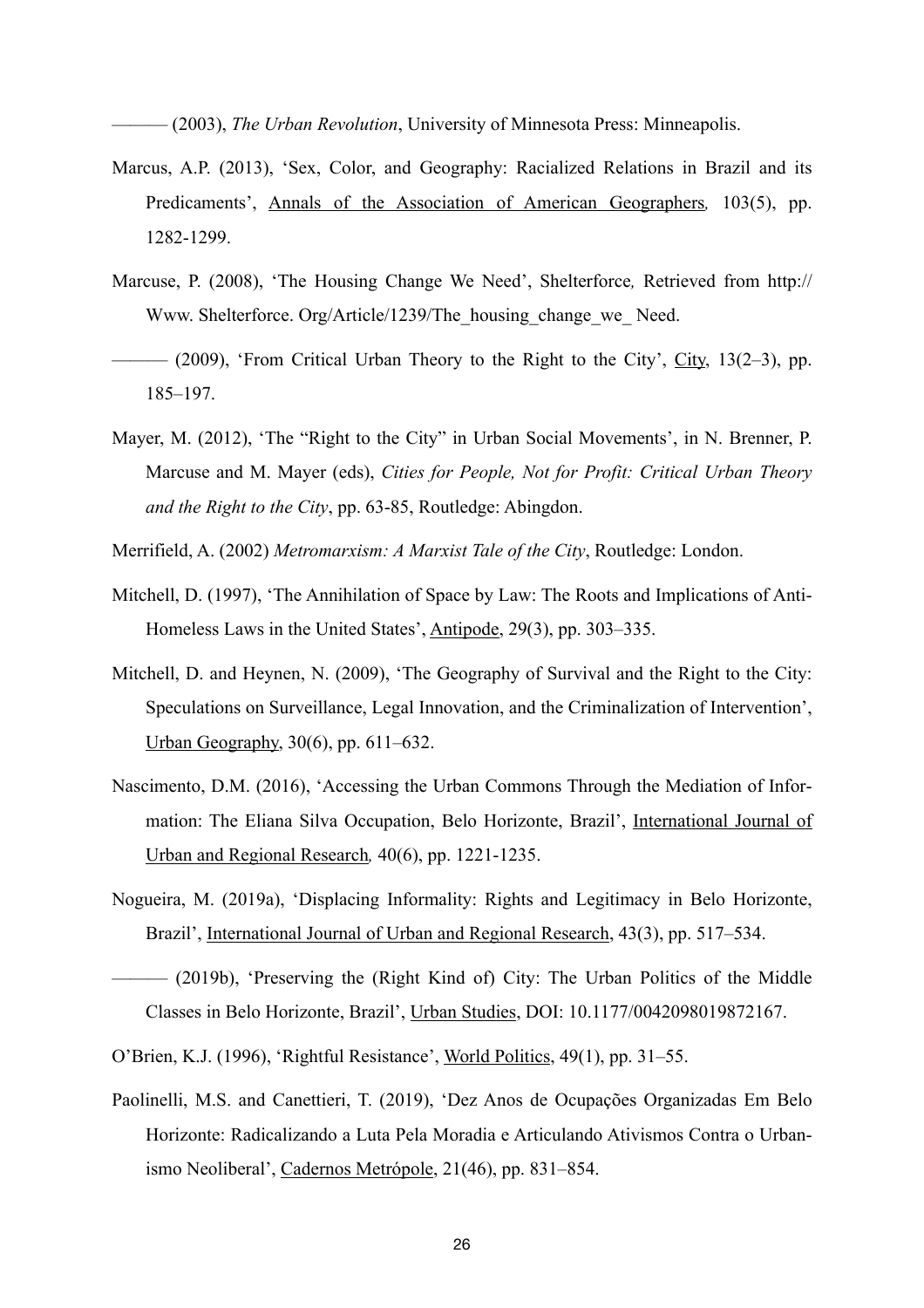- PBH and PRAXIS (2007), 'Plano de Reabilitação do Hipercentro de Belo Horizonte'. Retrieved from https://prefeitura.pbh.gov.br/sites/default/files/estrutura-de-governo/politica-urbana/2018/planejamento-urbano/ publicacaoes\_plano\_reabilita%C3%A7%C3%A3o\_hipercentro\_bh.pdf
- Purcell, M. (2014), 'Possible Worlds: Henri Lefebvre and the Right to the City', Journal of Urban Affairs, 36(1), pp. 141–154.
- ——— (2002), 'Excavating Lefebvre: The Right to the City and its Urban Politics of the Inhabitant', GeoJournal, 58, pp. 99-108.
- Rolnik, R. (2013), 'Ten Years of the City Statute in Brazil: From the Struggle for Urban Reform to the World Cup Cities', International Journal of Urban Sustainable Development, 5(1), pp. 54–64.
- ——— (2014), 'Place, Inhabitance and Citizenship: The Right to Housing and the Right to the City in the Contemporary Urban World', International Journal of Housing Policy, 14(3), pp. 293–300.
- Rolnik, R. and Santoro, P.F. (2013), 'Zonas Especiais de Interesse Social (ZEIS) Em Cidades Brasileiras: Trajetória Recente de Implementação de Um Instrumento de Política Fundiária', Working Paper WP14RR1PO, Lincoln Institute of Land Policy.
- Roy, A. (2012), 'Why the Middle Class Matters', Singapore Journal of Tropical Geography, 33(1), pp. 25–28.
- Schindler, S. (2014), 'Producing and Contesting the Formal/Informal Divide: Regulating Street Hawking in Delhi, India', Urban Studies, 51(12), pp. 2596–2612.
- Shin, H.B. (2018), 'Urban Movements and the Genealogy of Urban Rights Discourses: The Case of Urban Protesters against Redevelopment and Displacement in Seoul, South Korea', Annals of the American Association of Geographers, 108(2), pp. 356–369.
- Simone, A.M. (2019), 'Contests over Value: From the Informal to the Popular', Urban Studies, 56(3), pp. 616–619.
- de Sousa Santos, B. and Carlet, F. (2009), 'The Movement of Landless Rural Workers in Brazil and their Struggles for Access to Law and Justice', in Y. Ghai and J. Cottrell (eds), *Marginalized Communities and Access to Justice*, pp. 60-82, Routledge: Abingdon.